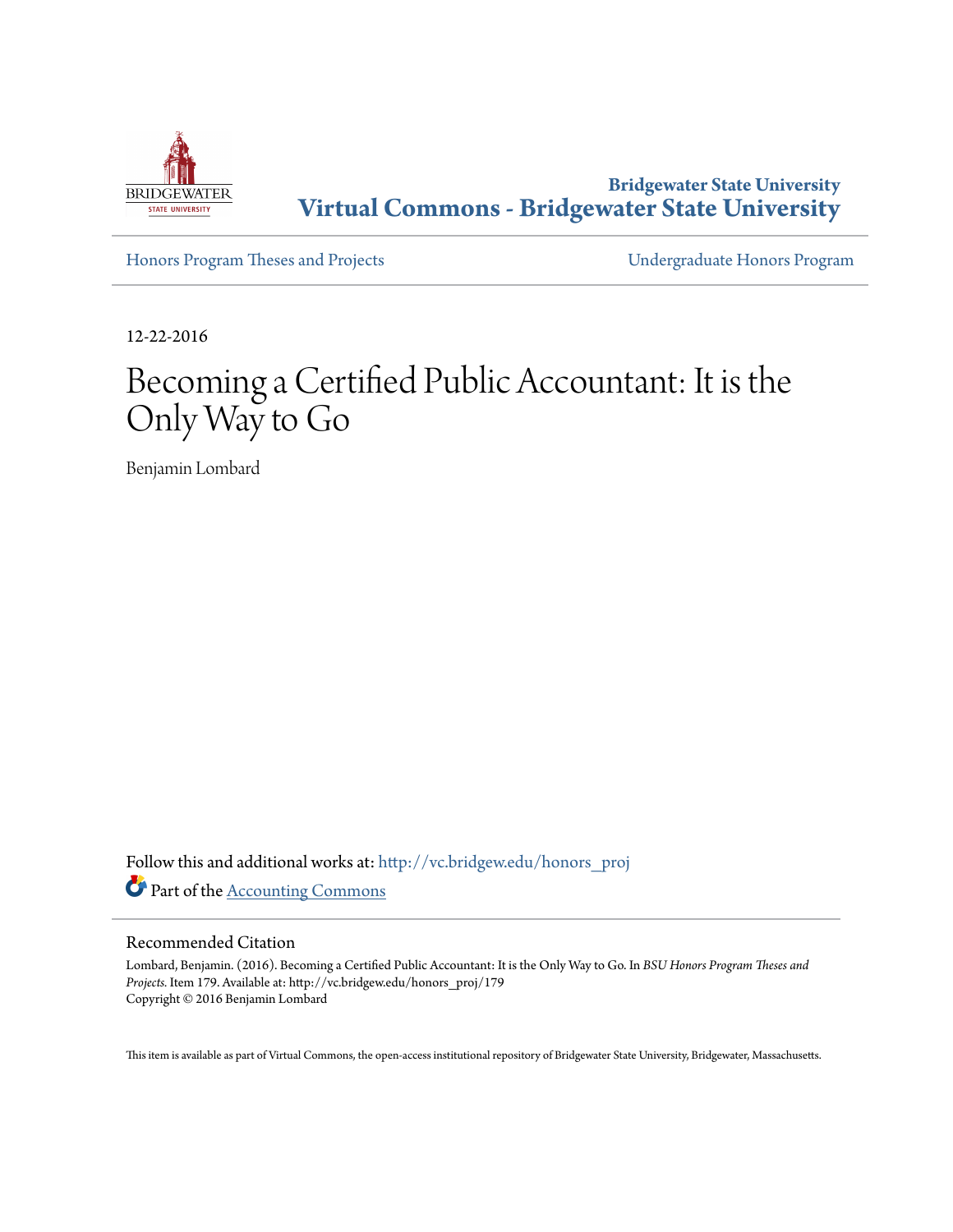Becoming a Certified Public Accountant: It is the Only Way to Go

Benjamin Lombard

Submitted in Partial Completion of the Requirements for Commonwealth Honors in Accounting and Finance

Bridgewater State University

December 22, 2016

Professor Caitlin Finning-Golden, Thesis Mentor Professor Mark Crowley, Committee Member Professor Patricia Bancroft, Committee Member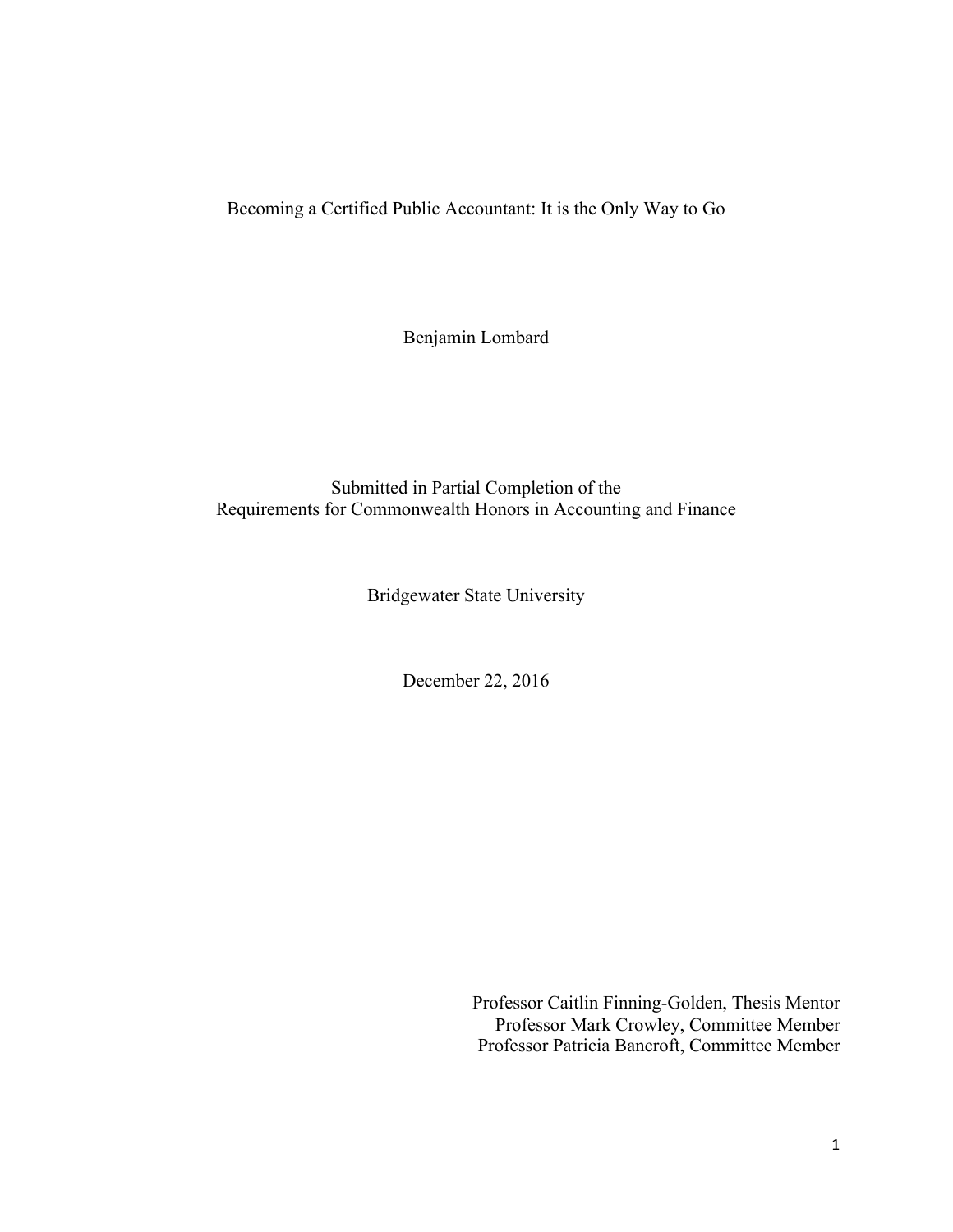#### Abstract

For accountants, becoming a Certified Public Accountant (CPA) seems to be the most recognized and widely coveted of all the different accounting career paths, yet very few prospective accountants understand why it garners so much respect. The purpose of this project aims to educate future accounting professionals about the requirements for earning one's Certified Public Accountant license, the career options available to them, the value of the certification, and the cost benefit analysis of choosing that career path. The primary method of collecting data includes a literature review of testimonials from accounting professionals along with relevant career statistics to provide a background for the various career options available to accountants. This thesis expands existing accounting literature by providing prospective accountants with a guide to their career choices. This thesis exclusively compares Certified Public Accountants to non-licensed accountants, and primarily focuses on the public accounting field when referencing CPA careers as it attracts the many accounting graduates. It appears many students are conditioned to follow the CPA route with very little understanding of what it offers and what it can cost. Though having a CPA certification provides numerous benefits, there are many costs to this choice that few students understand or consider when starting their careers. This study will give students a further information on what it means to be a CPA in public accounting while highlighting other licensed accounting career options, with the ultimate goal to be to help students find the path that provides them the most lucrative and rewarding future.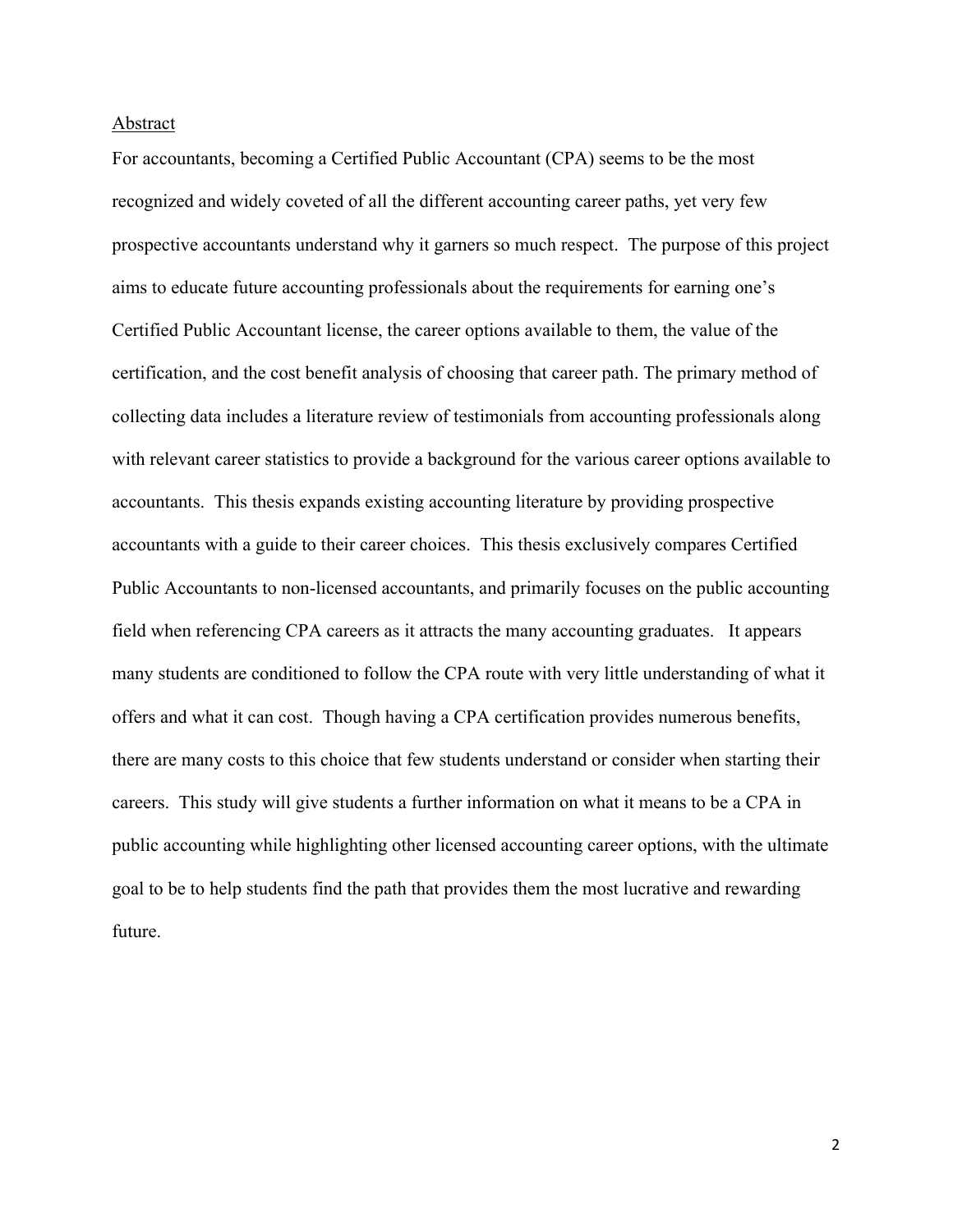## Section 1 - Introduction

Accounting careers appear cut and dry, and for prospective accountants the obvious choice is to work in public accounting and earn a Certified Public Accounting (CPA) license. The financial industry, professors, and professionals seem to urge future accountants to earn their CPA licenses with the promise of a fulfilling career and a worthwhile payout. This idea is often unconsciously accepted as countless accounting graduates leave their universities to start work with public accounting firms in the hopes of one day earning their designation. Though having a CPA certification provides numerous benefits, there are many costs to this choice that few students understand or consider when starting their careers.

Becoming a CPA is highly touted by professionals as one of the most valuable titles for an accountant to hold, yet little explanation is given to that notion. A lack of understanding exists regarding the roles a CPA performs, the journey it takes to get there, the doors that are opened because of the certification, and the career options that exist outside of public accounting. These questions should be answered in the minds of prospective accountants before they commit to earning their licenses. This study aims to educate prospective accounting professionals about the requirements for earning one's Certified Public Accountant license, the career options available to them, the value of the certification, and the cost benefit analysis of choosing that career path. This thesis exclusively compares Certified Public Accountants to non-licensed accountants, and primarily focuses on the public accounting field when referencing CPA careers. Eligibility requirements vary state by state, and for brevity's sake this research will only focus on the Massachusetts requirements.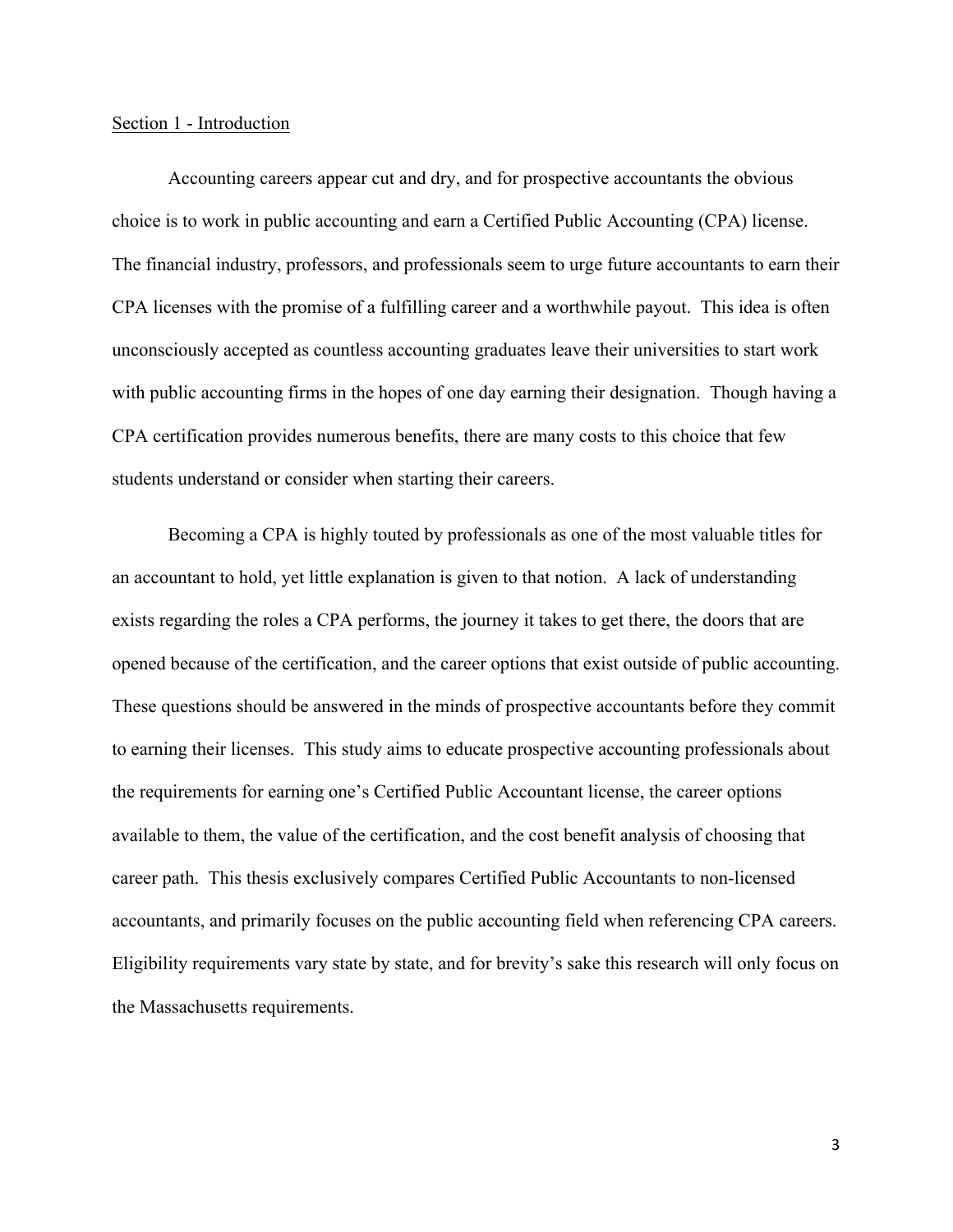#### Section 2 – What is a Certified Public Accountant (CPA), and What Roles Do They Play?

All CPAs are accountants, yet not all accountants are CPAs. Though often mistaken for a position, the Certified Public Accountant title is a license given to accountants who achieve certain benchmarks within the profession; the most notable of which includes passing the Uniform CPA Exam ("Steps to Becoming a CPA," n.d.). Additionally their license gives them the power to give qualified opinions, sign off on the accuracy of financial statements, and to represent tax clients before the IRS. With this license, the primary role of most Certified Public Accountants is to audit public companies' financial statements to give investors a sense of security. Though the role of a CPA varies by industry, the license's purpose is "to help ensure that professional standards for the [accounting] industry are enforced" ("Certified Public Accountant – CPA," 2003). The CPA designation was partially born out of a necessity to ensure that publicly traded companies were complying with federal regulations and that their financial statements were being accurately reported to the public. The need for CPAs drastically increased after the passing of the Sarbanes-Oxley Act of 2002, as business were placed under further regulations and the accuracy of financial data was essential. Armed with the knowledge and ability to analyze an organization's financial standing, CPAs are always needed to fill many roles in the business world.

Accounting positions cover many fields in business, and many of those strongly recommend or even require that employees hold or intend to hold their CPA license. There are five major sectors in the accounting profession: Public, Private, Governmental, Not-for-Profit, and Academia ("Why Major in Accounting?" n.d.). Anyone with an accounting degree can find jobs in these sectors, however the CPA certification often allows for rapid advancement and job security. A CPA's responsibilities differ in each of these sectors regarding job functions, career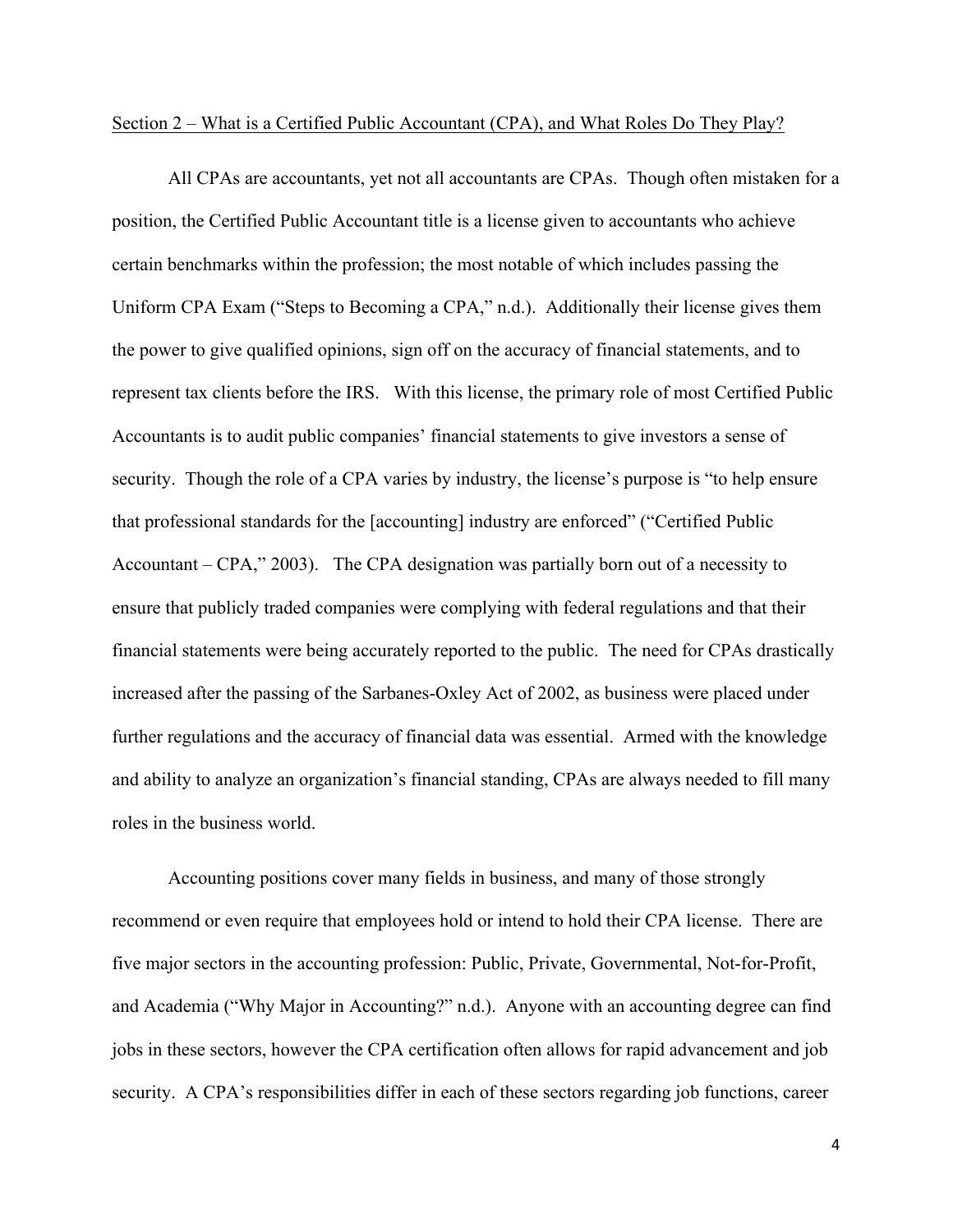trajectory, and how organizations value the license. As an addendum, this research focuses on the positions available to CPAs and does not address the careers available to all accountants.

Public accounting hires many qualified accounting graduates as it appears to offer the most opportunities exclusive to graduates. A public accountant serves many functions including auditing, consulting, tax compliance, and management services ("Why Major in Accounting?" n.d.). There is a prescribed career path in tax services and auditing at large firms where one will start as a staff accountant and eventually work up to partner ("Private vs. Public…," 2016). Patterns emerge in public firms where long hours of hard work will be rewarded with rapid advancement. Unlike other sectors, a young public accountant has the quickest chance of rising through the ranks to a management position, however turnover is high as many people burn out due to the demanding hours and workload. To survive the challenges of public accounting, a CPA license is typically required. The certification is held in the highest esteem in this sector, and one qualification to earn the license requires an accountant to work in public accounting for at least one year. The accreditation is mandatory for accountants wanting to advance because only licensed CPAs can audit opinions and sign off on public statements ("Why Major in Accounting?" n.d.). Though the road through public accounting is difficult, many find the challenges exciting and the payout worthwhile which makes it the most attractive sector for prospective accountants.

 Whereas public accountants provide financial services to their clients, private accountants involve themselves in the financial dealings of their own company. The most attractive aspect to this industry is consistency ("Private vs. Public…," 2016). Private accountants will often repeat the same functions within their organization with the ultimate goal of maximizing the effectiveness and efficiency of their business by analyzing financial data.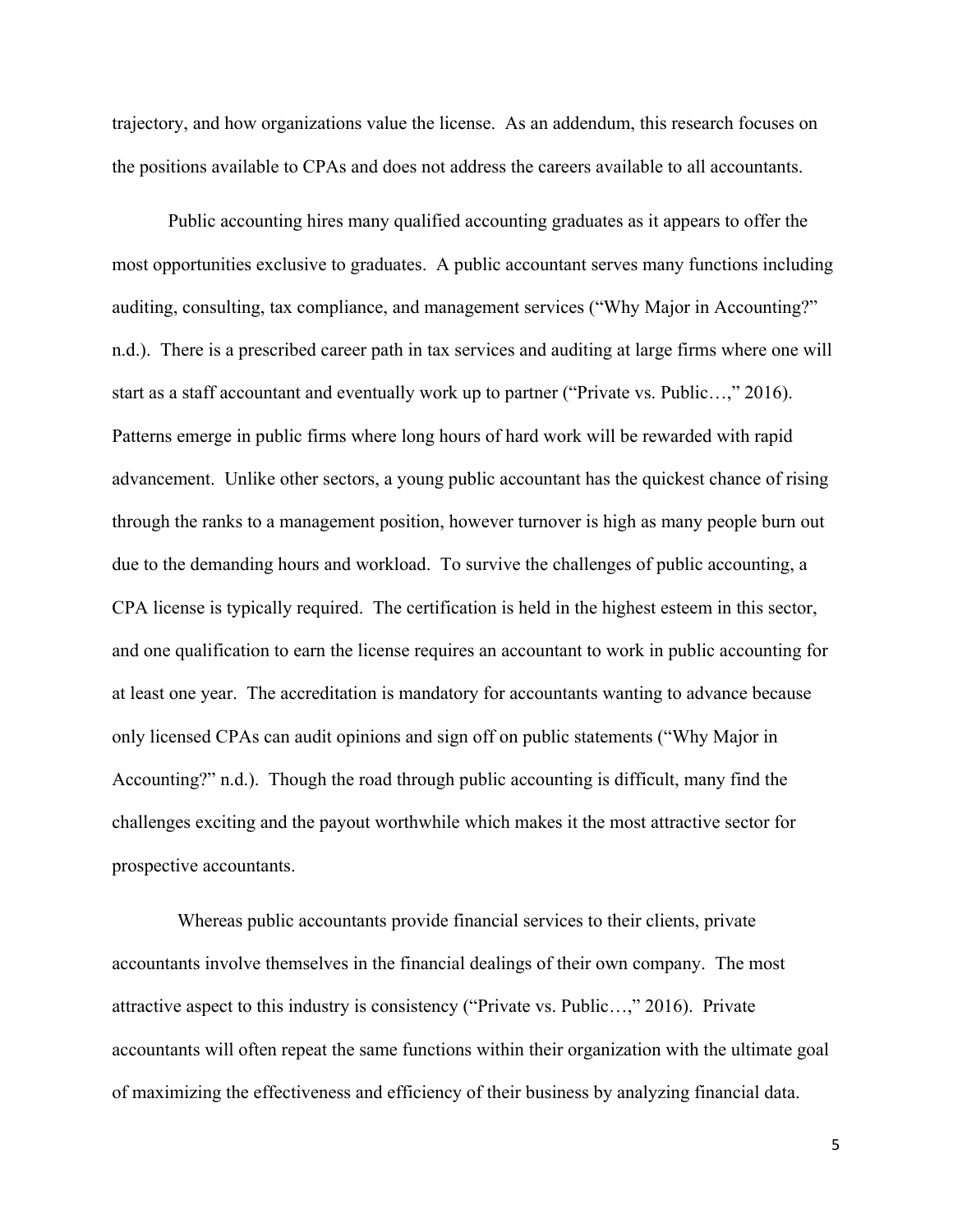There is no set role in private accounting as every business has different finance-related needs. However other noteworthy career options include internal auditor, certified management accountant, controller, and CFO ("Why Major in Accounting?" n.d.). Private accounting does not require a degree, and many accounting-oriented people enter the profession in accounts payable, accounts receivable, payroll, or bookkeeping ("Accounting Careers," n.d.). Advancement opportunities are less frequent for private accountants compared to public accountants as turnover is much lower. Although, if an accountant shows promise and commitment, he or she can eventually climb the ladder to become a CFO or controller. A CPA certification is not required even for the highest private level positions, however it is common practice for employers to look for CPAs to fill the more important financial positions in their company. Though the private sector doesn't provide as wide ranging of an educational experience or as lofty a salary as public accounting jobs, it is a great way to get started as a prospective accountant.

The third option for accounting jobs fall under the governmental and not-for-profit sectors. An accountant working in either of these areas must work to stay within their budget, manage the appropriation of funds, and award contracts ("Why Major in Accounting?" n.d.). These two sectors are grouped together because accountants work with money appropriated to an entity. This is unlike public or private where accountants deal with money earned by their business or their clients' businesses. As seen before in private accounting, a CPA license is not required yet it comes highly valued as a career booster. These two areas of accounting are less common than the former two, however they are still viable options. Each sector is tailored to the type of accounting someone might enjoy. Governmental boasts great benefits and hours, albeit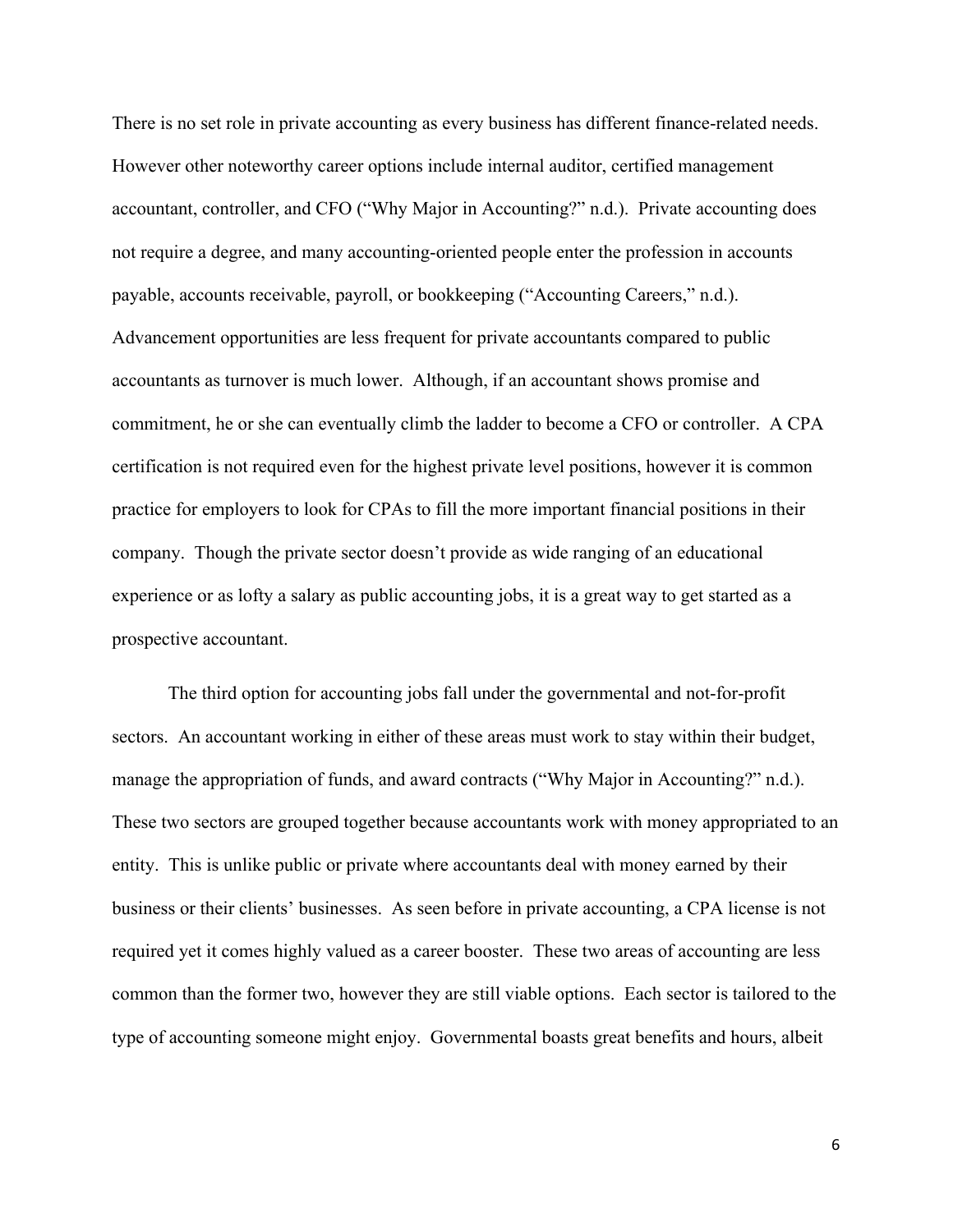smaller pay while not-for-profit provides a great sense of well-being and accomplishment for helping a greater cause.

Academia is the final avenue for prospective accountants, although the field is typically dominated by professionals who have already worked in one of the other sectors. By holding an accounting position before returning to school and teaching, professors can further their students education by providing insight from their own professional careers. A CPA license is not mandatory, however as an accounting professor it is highly recommended. By holding the designation professors can better prepare students desiring to take the exam. Academia offers the fewest jobs to prospective accountants as the field often seeks those with prior professional experience. However, if an accountant has his heart set on teaching others the financial side of business, this careers is tailored to him.

These five sectors encompass the majority of available accounting jobs. While none of them necessitate holding a CPA license, it is highly suggested for all, especially public accountants. Each path offers its own benefits, allowing prospective accountants an assortment of options upon graduating. Public accounting boasts a varied career with a great payout. Private accounting allows for accountants to consistently improve their businesses. Governmental and not-for-profit accountants work with appropriated funds to decide how they can provide for the most people. Accountants in academia teach the next generation of accountants a foundational understanding of what they need to know to enter the financial world. As an accountant in any of these industries a CPA license can quickly open up doors to innumerable career opportunities.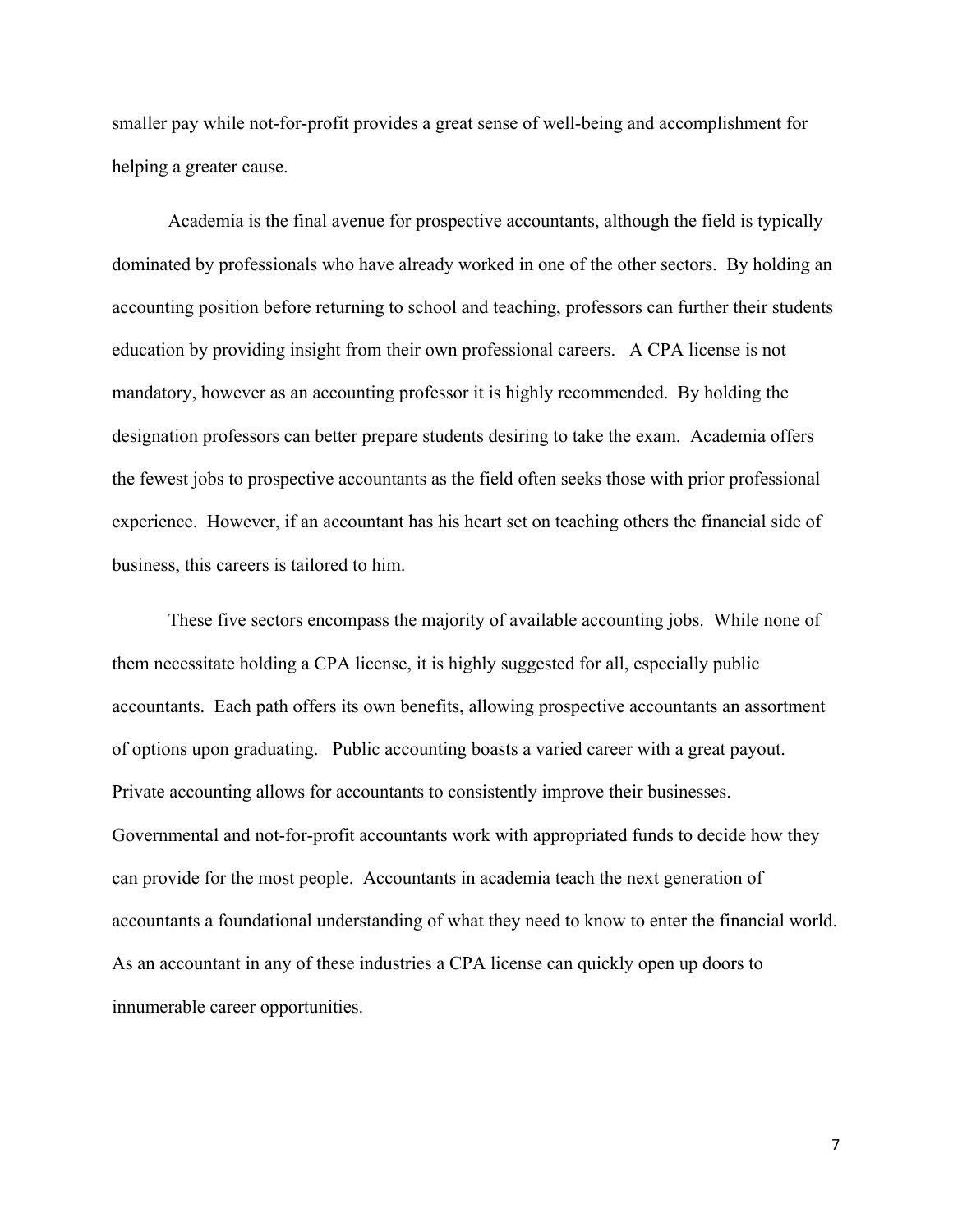### Section 3 - How Does One Become a CPA?

Though the CPA designation offers more opportunities for accountants, the road to get in there can be daunting. To receive one's license he or she must satisfy the education, exam, and experience requirements, also known as the three Es ("Steps to Becoming a CPA," n.d.). Fulfilling the education requirement is the first step on one's journey to earning their license. There are a variety of options to satisfy this criteria, however they all demand 150 credit hours at an accredited university with the necessary coursework ("Steps to Becoming a CPA," n.d.). The most common approach is earning a bachelor's degree in accounting for 120 credits and a master's degree consisting of the remaining 30 credits ("Massachusetts," n.d.). Other methods include an undergraduate degree that fulfills 150 credits while incorporating the necessary coursework, however, this is not nearly as common and universities offers a different path to becoming 150 compliant. The route to fulfilling the education requirement is unique to each individual's situation and should be used as a foundation of knowledge to help achieve the next two steps.

The exam and the experience portion may be completed simultaneously or separately in either order, however they are only to be undertaken after finishing the education requirement. The exam requires an immense amount of preparation, and the average pass rate for 2015 ranged between 47% and 56% depending on the section ("CPA Examination Passing…," 2016). The exam is a computer-based, uniform test that consists of four sections: Auditing and Attestation, Business Environment and Concepts, Financial Accounting and Reporting, and Regulation ("Steps to Becoming a CPA," n.d.). Each part is taken individually and one must score a 75 out of 100 to pass that section. The test is rigorous and extremely challenging with roughly half the applicants failing on their first attempt. After passing the first of any four sections, the applicant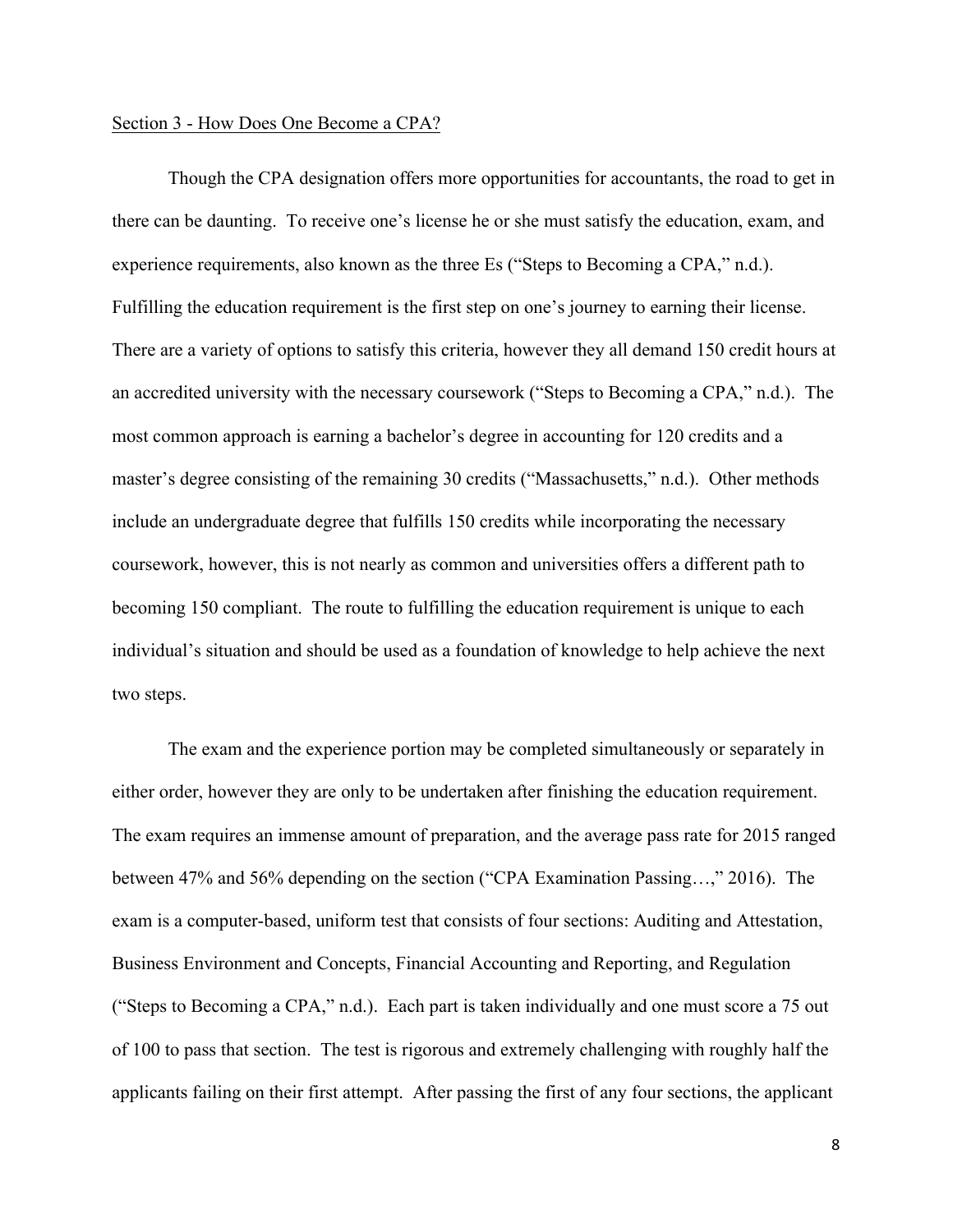has 18 months to complete the remaining three or else a section will need to be retaken ("10 Little Known Facts…," 2015). The testing process is lengthy and test prep courses are essential as the majority of exam participants use them for guided preparation specific to each section of the CPA exam. Only once the applicant passes the four sections in the allotted time can he or she claim to have passed the CPA exam.

Even after obtaining an education and passing the test, the experience portion still remains. This requirement varies depending on the type of CPA license one is looking for. For a non-reporting license, where the accountant can perform all services except issue reports on financial statements, he or she needs one year in public accounting or three years in a private accounting position that is substantially equivalent to public accounting ("CPA License in Massachusetts," n.d.). The experience portion for a non-reporting license may be waived if the applicant already holds a graduate degree in accounting, business, or law. To hold a reporting license, the more practical and commonly held certification, one must complete one year in public accounting and 1000 hours of attest experience ("CPA License in Massachusetts," n.d.). Attest experience consists of services such as audits, reviews, and compilations ("Attest Services," n.d.). Public accounting and the CPA license work in tandem making it impossible for one to achieve their CPA certification without working in the public accounting sector. Even if prospective accountants are considering becoming CPAs for an entity outside of the public arena, they must be forewarned that they need to complete at least one year in public accounting to fulfill the experience requirement.

Once someone holds his or her license after completing the three Es, his or her work is not finished. To remain a CPA, license holders must complete continuing professional education (CPE) requirements. These CPE credits include keeping up to date with current accounting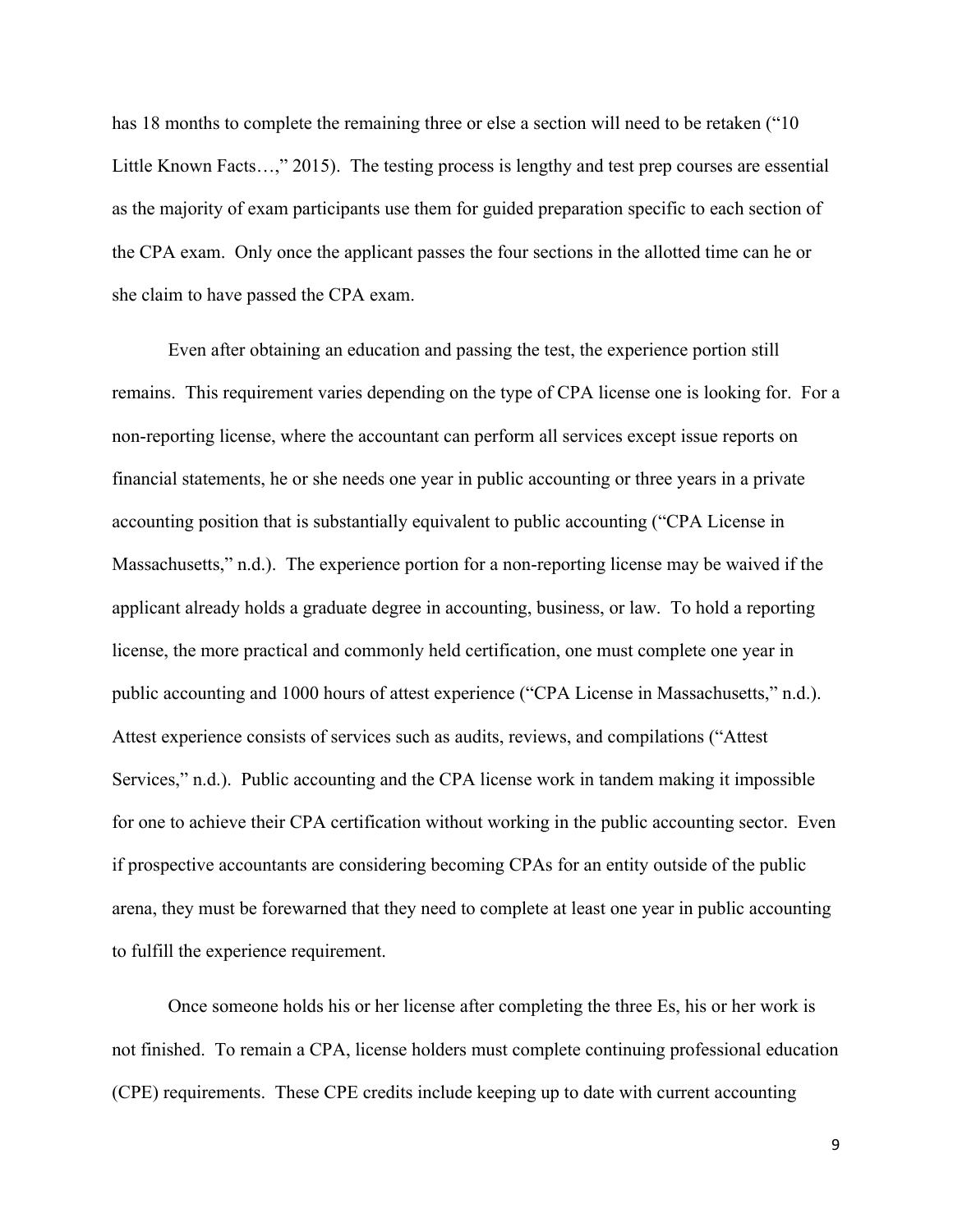news, business management techniques, and ethics training which can be conducted through classroom style, computer-based, or seminar style learning ("Steps to Becoming a CPA," n.d.). Every two years a form must be submitted to the state board of accountancy to verify that 80 credits were earned during that time period ("Certification FAQs," n.d.). Completing CPE credits is not as rigorous as earning the license, however it is just as vital in order to maintain the designation.

#### Section 4 – What is the Value of Holding the CPA license?

The value of a certified public accountant is universally recognized in the financial world. While a CPA license does not guarantee more intelligent, efficient, or harder working employees, candidates with the CPA certification garner higher wages, levels of respect, and prestige for their accomplishments. Professionals view license holders as elite because they must hold a degree, undergo technical training, pass a rigorous exam, and maintain a flawless ethical standard ("Five Popular Reasons…," 2016). All of these factors work together making Certified Public Accountants the ideal candidates to take on high-importance positions in the business world such as Partner, CFO, and CEO.

Though the role of CPAs fluctuate depending on the industry and their position within their organization, they all follow the same creed. Just like the Hippocratic Oath, taken by doctors, CPAs must adhere to a high professional standard. The certification was founded to ensure accountancy gained respect as a profession and that accounting practices were ethical, unbiased, and done by competent professionals ("American Institute of Certified…," n.d.). With these values in mind every license-holding accountant must keep his or her hands clean and be the most objective person when dealing with business affairs. Held in high esteem for their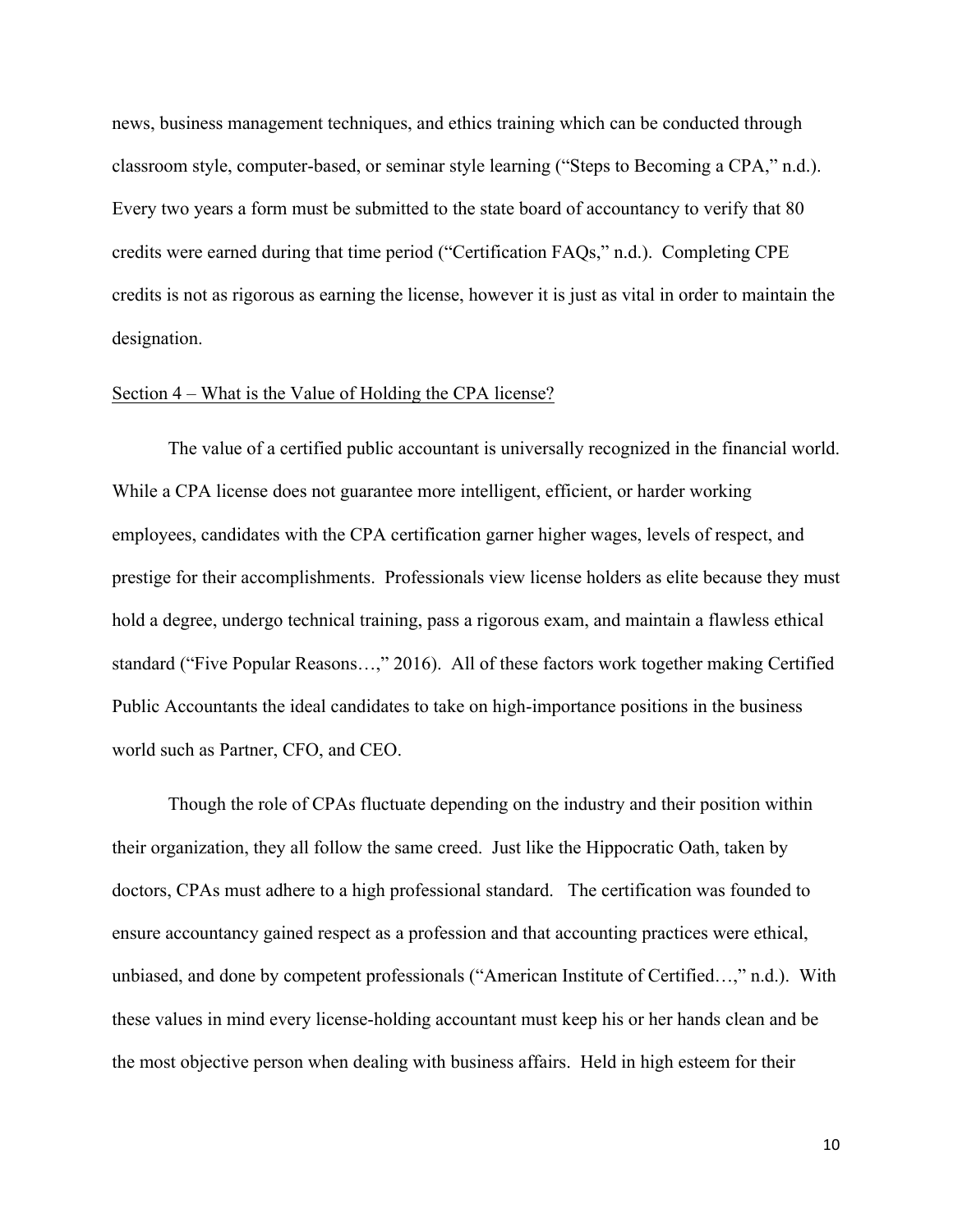morals, CPAs are expected and required to report their objective opinions on financial statements. Any misreporting leads to the revocation of one's license and in more extreme cases criminal prosecution.

Companies seek out CPAs to fill high-level roles. To advance to any level of significance in a public accounting firm, employees are mandated to earn a CPA license as only CPAs are allowed to sign off on audited financial statements ("Why Take the CPA Exam?" n.d.). Partners in accounting firms need accountants underneath them who have the knowledge and ability to authorize these important documents, or else their businesses would come to a grinding halt. A CPA certification also commands respect in the other industries, aside from public accounting, though it is not required. Many publicly traded as well as private, governmental, or not-for-profit organizations seek CPAs for their vast stores of knowledge to help them run their business. According to Spencer Stuart, a search firm, the percentage of CFOs holding a CPA certification was nearly 45 percent in 2013 (Gershon, 2013). In terms of universal value, a CPA is the only licensed accounting professional in the US ("Why Take the CPA Exam?" n.d.). With this in mind, any prospective accountant can instantly increase their value in the professional world by holding themselves to the highest standards and earning their CPA license.

## Section 5 - What are the Costs of Becoming a CPA?

As with anything that is worthwhile, high value equals high cost. The journey to becoming a CPA is filled with many out of pocket expenses, all of which are incurred with the hope that if one can earn their license they will be able to recoup their costs. In addition to monetary costs, the life of a CPA has a large opportunity cost in time lost. Businesses are willing to spend more money on accountants with the CPA standing not only because of their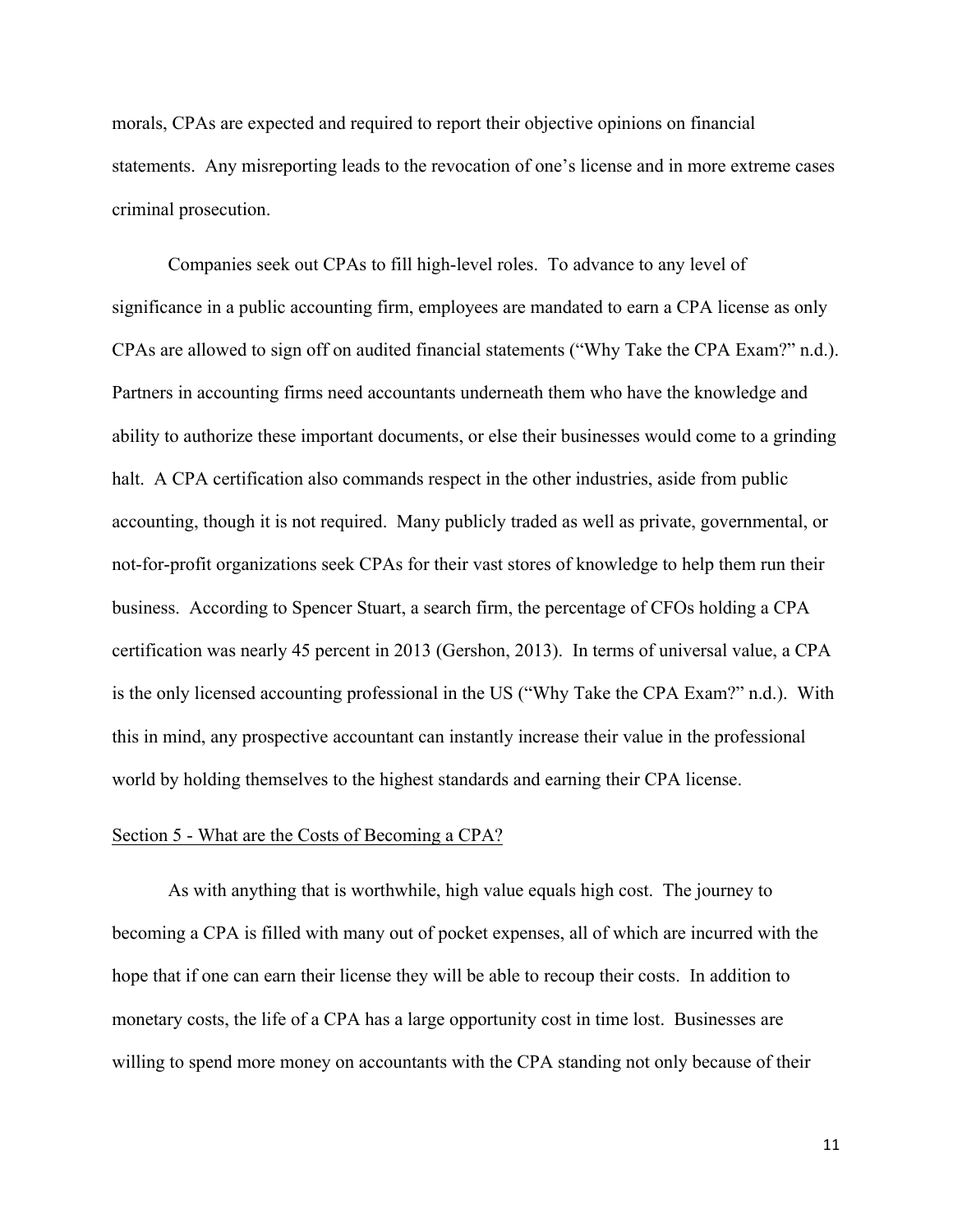knowledge, but also because they demand many hours and stressful deadlines. CPAs receive some of the best compensation in the profession, however it is up to the individual to determine if the benefits outweigh the costs.

Most of the expenses associated with becoming a CPA are incurred early on in an accountant's career. The cost of a college education ranks highest in this category with "the average annual cost for a four-year, public institution [running] over \$9,400 for in-state-tuition and almost \$24,000 for out-of-state-tuition" ("Accounting Degrees and Certifications…," n.d.). Over a four year period this runs to approximately \$37,600 for a four year in-state degree and \$96,000 for a four year out-of-state degree. Private schools run even higher with an average annual tuition cost of \$32,405 for a non-profit private institution and \$15,600 for a private forprofit school ("Accounting Degrees and Certifications…," n.d.). Over four years the average degree costs between \$62,400 and \$129,620 for a private institution. To continue one's education and earn an advanced degree it costs on average \$8,225 annually ("Accounting Degrees and Certifications…," n.d.). Though most accountants will incur the cost of a four year degree, CPAs in Massachusetts are required to earn either a masters or 150 credits to sit for the Uniform CPA Exam. With this additional time and money spent on school, the education cost looms large as student loans can take many years to pay back.

Towards the end of an accountant's college education, he or she will typically start preparing to take parts of the CPA exam. Few are able to walk in on test day and pass the exam. Tens of hours of studying and prep work are essential for each part of the test, and herein lies another cost. Any brand-name review course such as, Becker, Kaplan, or Yaeger will cost \$1,500 or more. Upon completion of the exam-prep course, more expenses arise from application and exam fees, costing roughly \$1,000, with the additional cost of the CPA ethics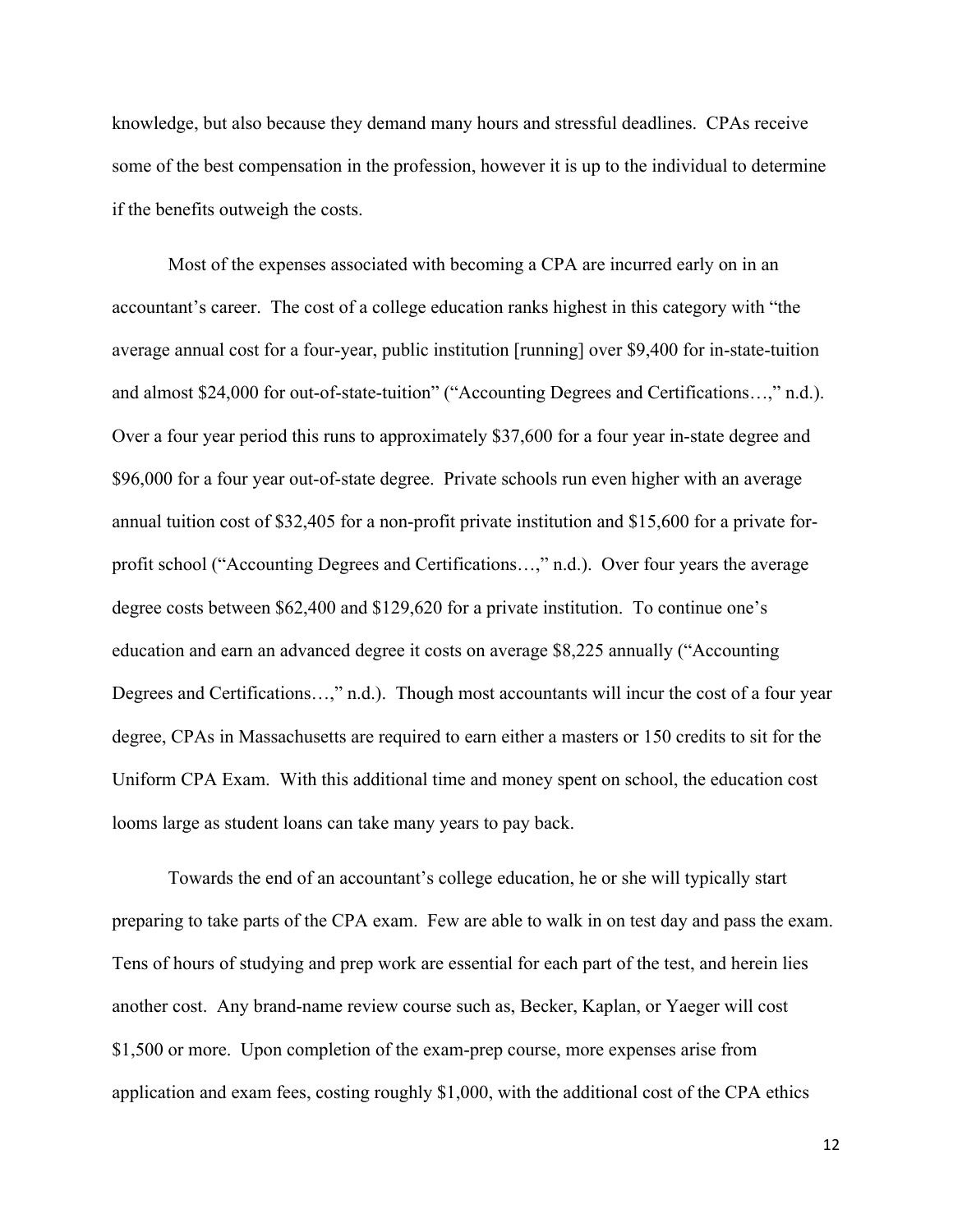exam and licensing fee which totals \$300 to \$500 ("Accounting Degrees and Certifications…," n.d.). These smaller costs add up, especially to an accountant fresh out of school. However if one is able to endure these upfront charges the payoff can be worthwhile as many CPA firms and some graduate programs will pay for part of the exam or reimburse the accountant upon completing the test.

The final monetary cost falls under completing CPE credits. Every CPA must take courses in continuing professional education in order to maintain their license, however these do not often come free. To fulfill one's CPE requirements, he or she must take 80 credit hours of courses ("CPE Online Courses," 2016). The total cost to complete ranges from approximately \$500-\$1000 over a two year period ("CPE Online Courses," 2016). In the long-term this is a minimal expense, especially because anyone fulfilling CPE credits is already a CPA and more than likely has the money to cover the cost. Nonetheless every expense matters when making long-term financial decisions and the road to becoming a CPA is packed with financial burden.

Though accountants consider costs as primarily monetary, the process of earning and maintaining a CPA license has a large opportunity cost in time lost. The largest drawback of becoming a CPA stems from a very strenuous work-life balance, which is defined as a comfortable balance between an employee's work and his or her private lifestyle. "Most psychologists would agree that the demands of an employee's career should not overwhelm the individual's ability to enjoy a satisfying personal life outside of the business environment" ("Work-Life Balance," n.d.). Though CPAs are highly compensated for their excessive amount of work, it is extremely difficult to maintain a healthy life outside of work during the busy season, mid-February to mid-April and the beginning of August to mid-October. The busy season occurs when tax returns are due on March 15, April 15, September 15, or October 15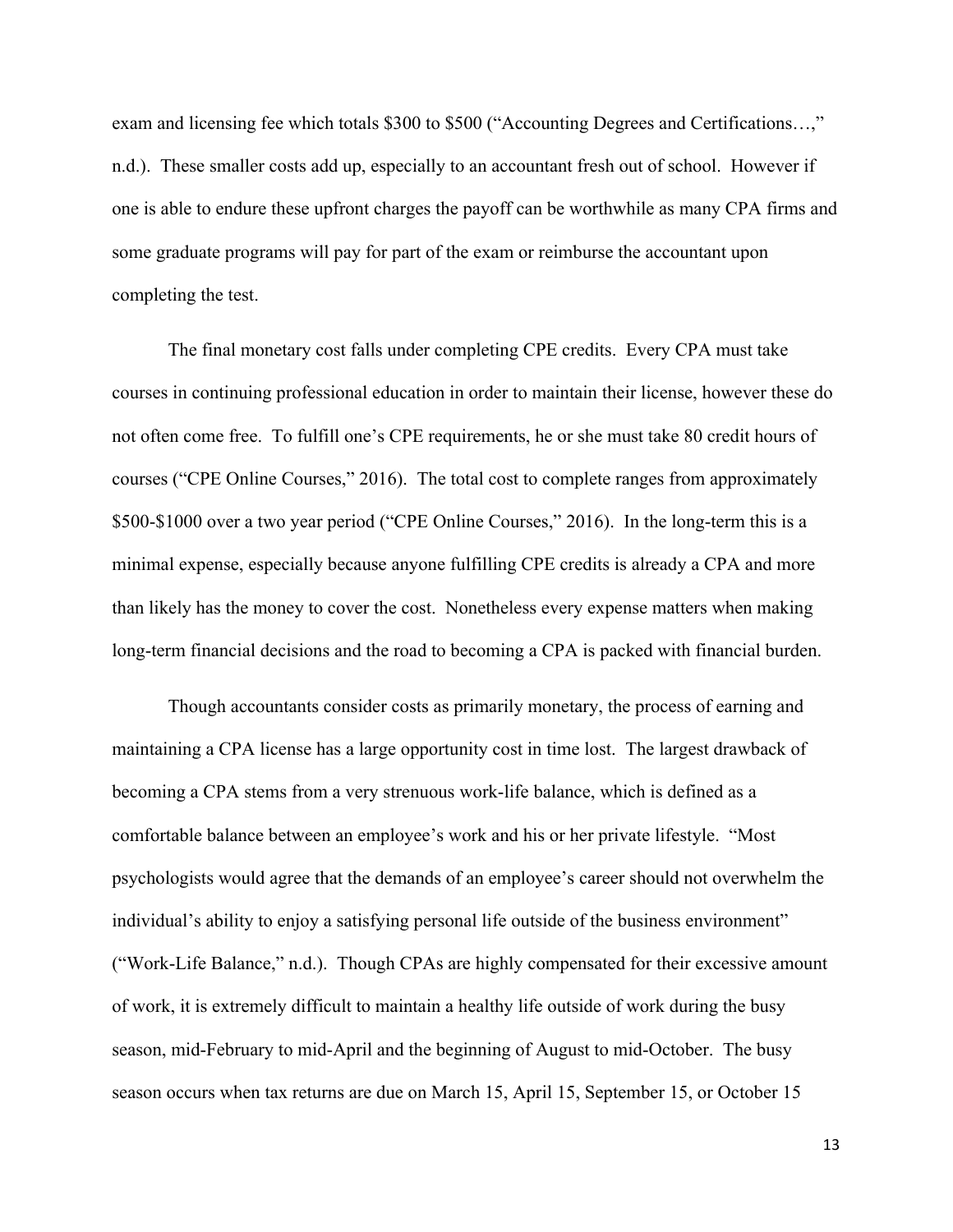depending on the filer. With this notion in mind, many new accountants face the enticing issue of whether money can buy happiness. In most cases people are willing to sacrifice their personal lives for the payout down the road. If people love their work, then the long hours may not even be a sacrifice.

However, money is a renewable resource while time is not and typically in larger accounting firms the dollar outweighs a healthy work-life balance ("Work/Life Balance," n.d.). In large firms, accountants are indoctrinated with the notion that to make it to the top, one must put in long hours and do whatever it takes. Since there are so many accountants trying to distinguish themselves, dedication level is a leading factor in promotion decisions. However this often leads to accountants burning out in public accounting after a few years. Odile Breton, CPA, from the Next Step Accounting Seminar mentioned that she couldn't handle the peaks and valleys of public accounting. She said that she would be physically exhausted after seventy-five plus hours of work a week with no time to relax (Barrett, Brenton, Fitzgerald, & Gorski, 2016). Sissi Fitzgerald, CPA, had a similar opinion from the Next Step Seminar wherein she said that she could not handle the constant up and down workload, especially during the busy season where the line between work and home life was blurred (Barrett, Brenton, Fitzgerald, & Gorski, 2016). The cost of putting in long hours does take a physical, emotional, and mental toll on everyone, and oftentimes the payout of working relaxed hours for the remainder of the year does not offset the cost.

The negative effects of working too much has been well documented and is universally recognized as a detriment to one's health. The Huffington Post published a summary article on various effects that overworking has on the body which include depression, cardiovascular problems, stress, eye strain, and loss of brain functionality (Klein, 2012). The short term payout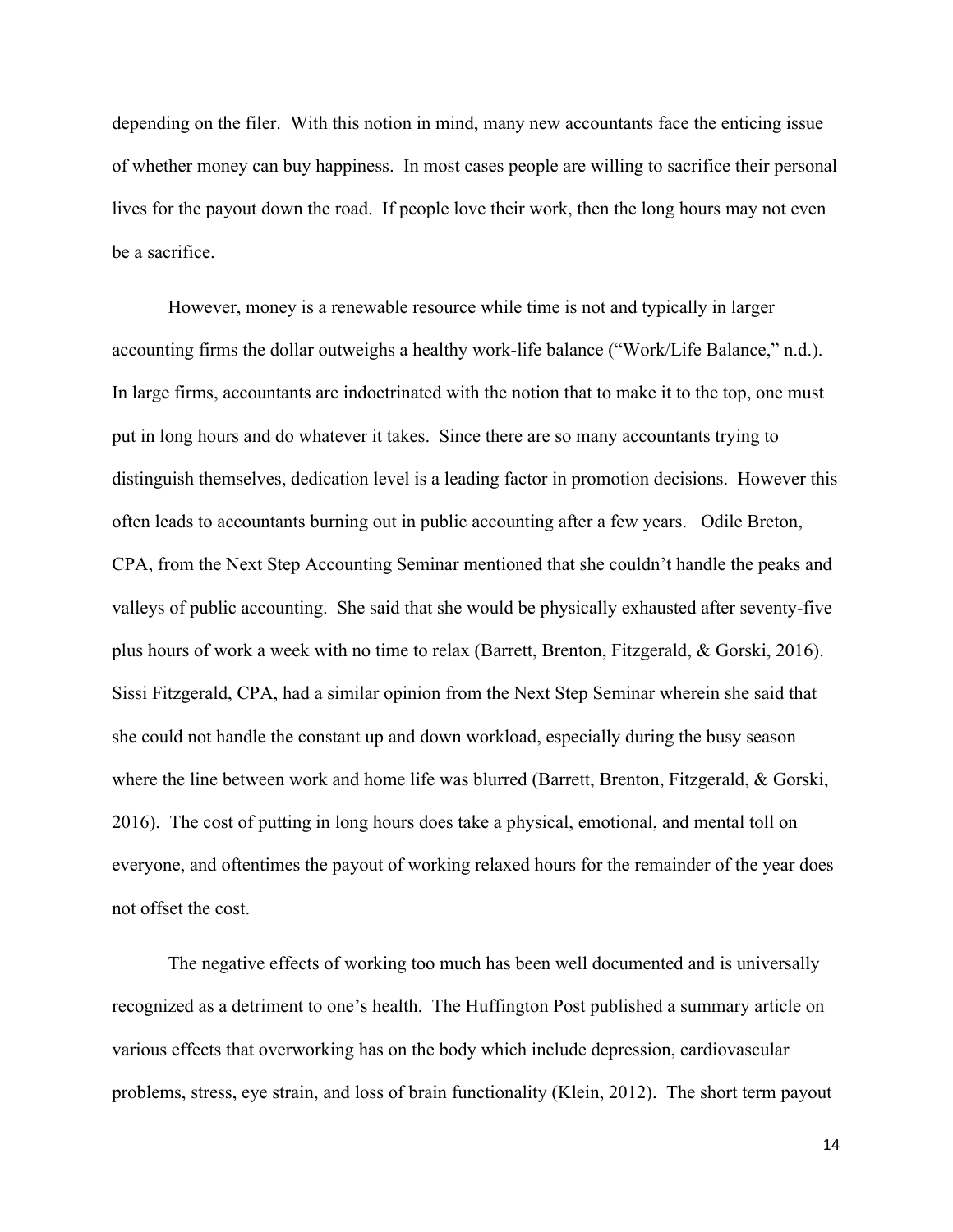of grinding through those extra hours to impress the boss or earn more money can have serious repercussions down the road. Peoples' twenties are meant to be the best years of their lives, and by putting themselves behind a desk for most of that time only to see the negative consequences farther down the road is a difficult pill to swallow. Prospective accountants, especially those in public accounting, must carefully consider the cost-benefit analysis of earning more money and career success at a young age versus using those years to enjoy life while still in their prime.

#### Section 6 - What are the Benefits of Becoming a CPA?

For a career in accounting, there is no better option than becoming a CPA. The license comes with benefits that include, but are not limited to a great salary, a wide variety of career paths, rapid advancement, job security, and job satisfaction. Accountants will face many challenges along their way to earning their CPA license, and though the journey may be difficult the payoff at the end is enormous. There is no guarantee that accountants with a license attain better careers, salaries, or benefits compared to non-licensed accountants, as each person's professional journey is unique, however, there are statistics demonstrating that CPAs do hit higher career benchmarks.

The CPA track is one of the quickest ways for accountants to make a great salary, especially in comparison to non-CPA holding accountants. According to the BISK CPA Review, college grads with accounting degrees average \$50,500 per year while those with a CPA license had an average annual salary of \$82,000 (Tahiri, 2016). Prospective employers are much more willing to offer extra money to job candidates with CPA licenses. Salary is often linked to the position one holds at a company, and most CPAs hold high ranking stations within their company. Employers are willing to pay more for CPAs to hold senior level management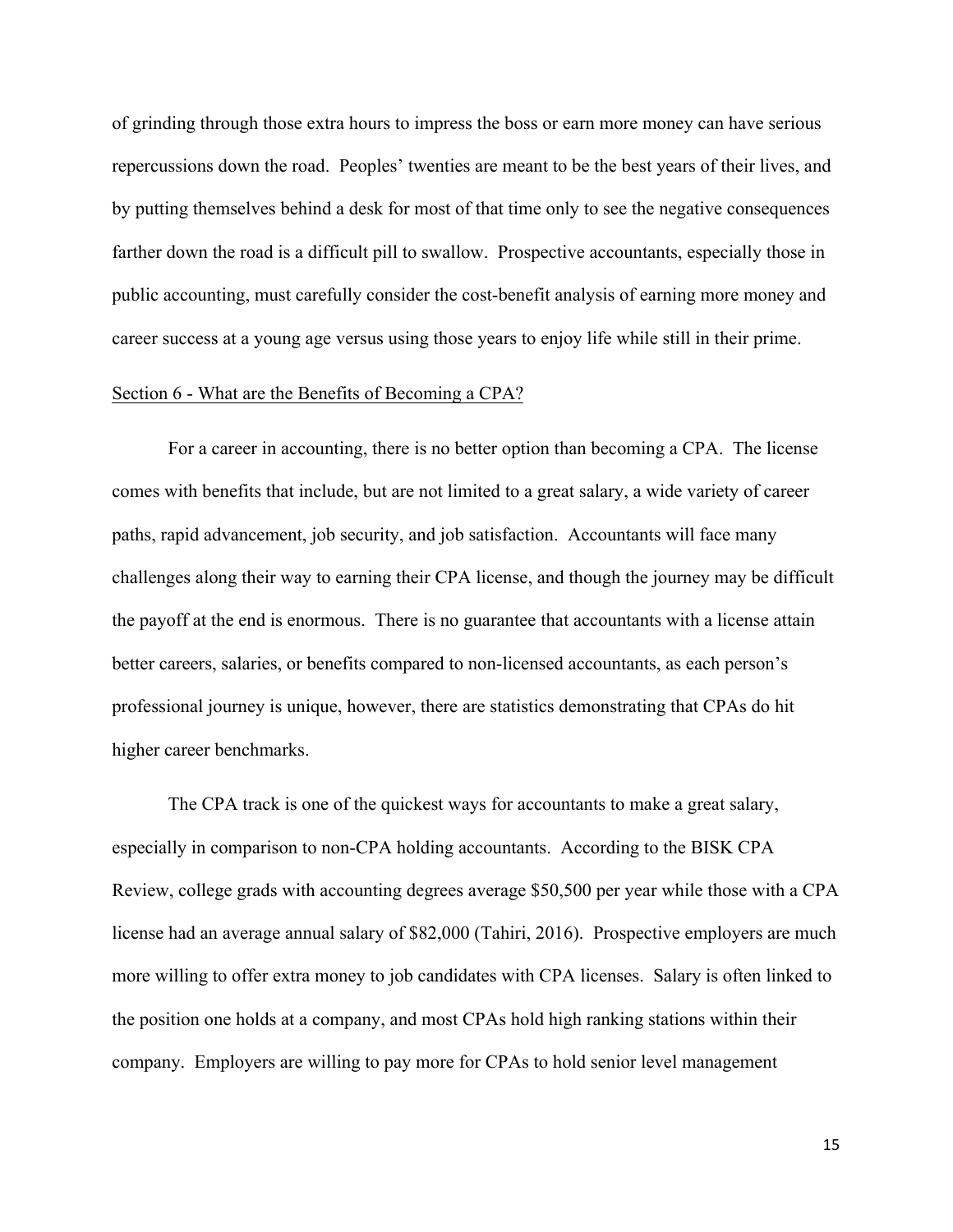positions because they show ambition and intelligence (Tahiri, 2016). A great salary comes with high expectations, and by completing the arduous CPA track and passing the exam, CPAs know that companies expect them to perform exceptionally well.

In addition to the 5-15% increase in CPAs salary over non-licensed accountants, CPAs prosper from the ability to enter any industry at a high-ranking position ("Five Popular Reasons…," 2016). Licensed accountants are recruited from all over the world to assist private companies as CFOs, non-profit businesses as controllers, and public firms as partners. Within the private and public sectors CPAs can often move from one area to another until they find their calling. They can try auditing, consulting, IT, IFRS, or tax services just to name a few ("Five Popular Reasons…," 2016). Private jobs include positions like accounting manager, internal auditor, controller, CFO, or CEO ("CPA Career Paths," n.d.). The options are endless and this freedom is due to the hard work accountants undergo to earn their license. The ability to try such a wide range of careers is one of the many reasons that CPAs are willing to take on the extra stress. Accounting is known for its monotony, yet the CPA license opens up the door to a career of variety where every day presents new challenges.

Once an accountant finds his or her niche, the next step is to work his or her way to the top. Though industries vary as to how quickly one can rise up, it is more typical of CPAs to hold high level positions compared to non-licensed accountants ("Five Popular Reasons...," 2016). In public accounting firms, senior auditors and partners are required to hold CPA certifications because they must sign off on legal documents verifying the accuracy of audits or tax forms. However in private, non-profit, or government industries CPAs still find their way into important company roles. The reason that CPAs hold such high esteem in the professional world is because they are forced to undergo rigorous studying of the profession and are expected to hold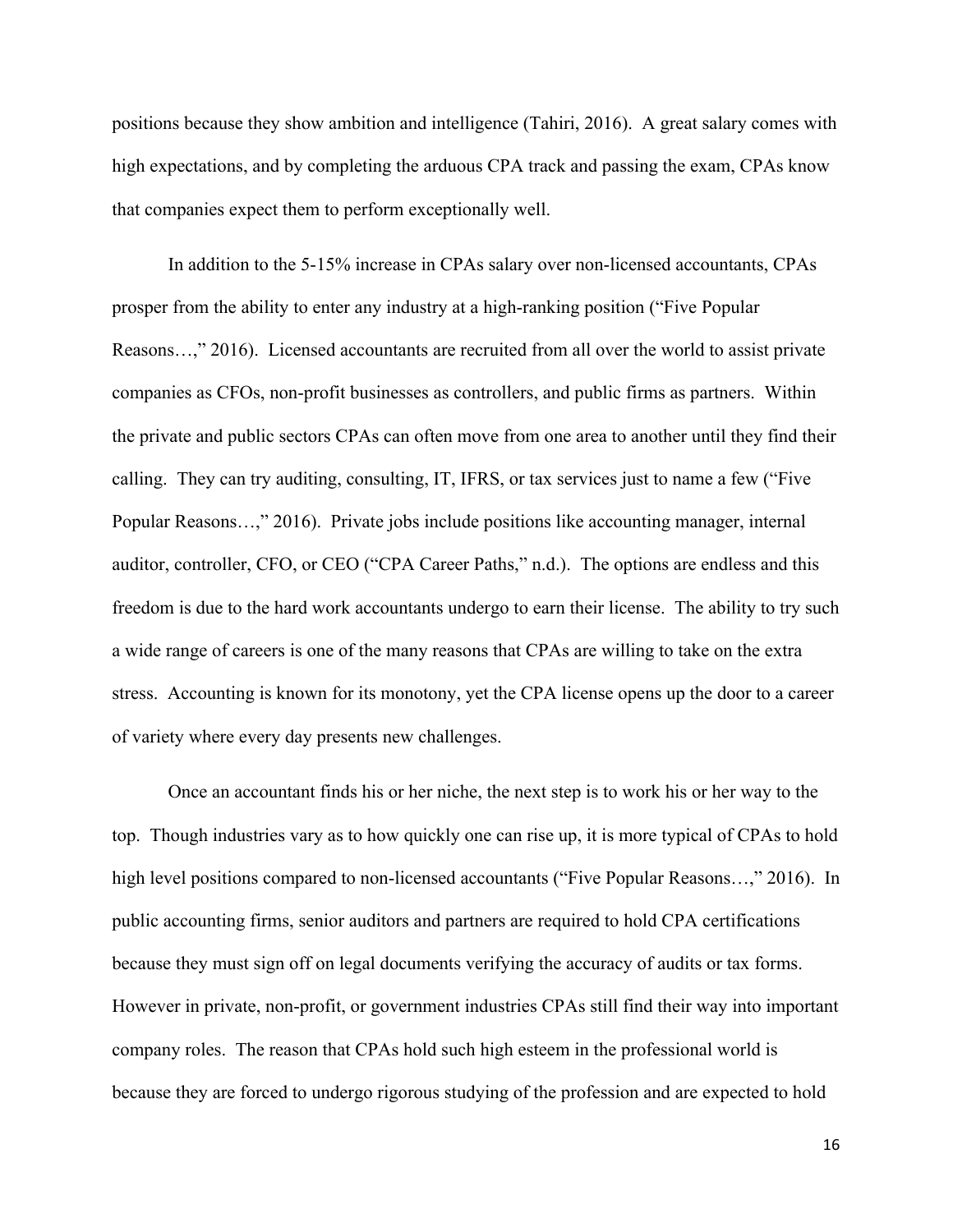an in-depth understanding of the financial world (Boress, 2012). Accounting is known as the language of business, and CPAs are masters. Non-licensed accountants have the opportunity to know as much as someone that is certified, however it is not as common. CPAs acquire their vast stores of knowledge by taking on positions that require quick thinking, rationality, and an ability to apply a creative solution to each individual situation.

By holding upper-echelon jobs certified public accountants have job security. With the introduction of the Sarbanes-Oxley Act in 2002, the need for highly qualified auditors spiked ("Five Popular Reasons…," 2016). After SOX, the bar was raised for what a CPA needed to know, ultimately resulting in a new breed of accountant who was prepared to handle every situation with the best knowledge in the business. With greater expectations comes a greater salary and more benefits, and in this case job security (Tahiri, 2016). A prospective accountant can find a finance-related job, however one holding their CPA license can often guarantee themselves a position suited to his or her desires and have the satisfaction that he or she will keep that job should the economy turn south. In the aftermath of huge financial crises many people lost their jobs while accountants, especially certified public accountants, thrived. As long as businesses exist, CPAs will be in demand because money always needs to be managed and recorded.

The promise of a great salary and job security only compounded with the job satisfaction that many CPAs find. Though the long hours can turn many people away from the life of a CPA, the existence of hundreds of global CPA firms suggest that licensed accountants find satisfaction in their work. The variety of work entices many accountants to the job as they wish to experience as many different scenarios as possible. There is also extreme flexibility in working hours, especially for public accountants (Fontinelle, 2016). As long as the work is completed by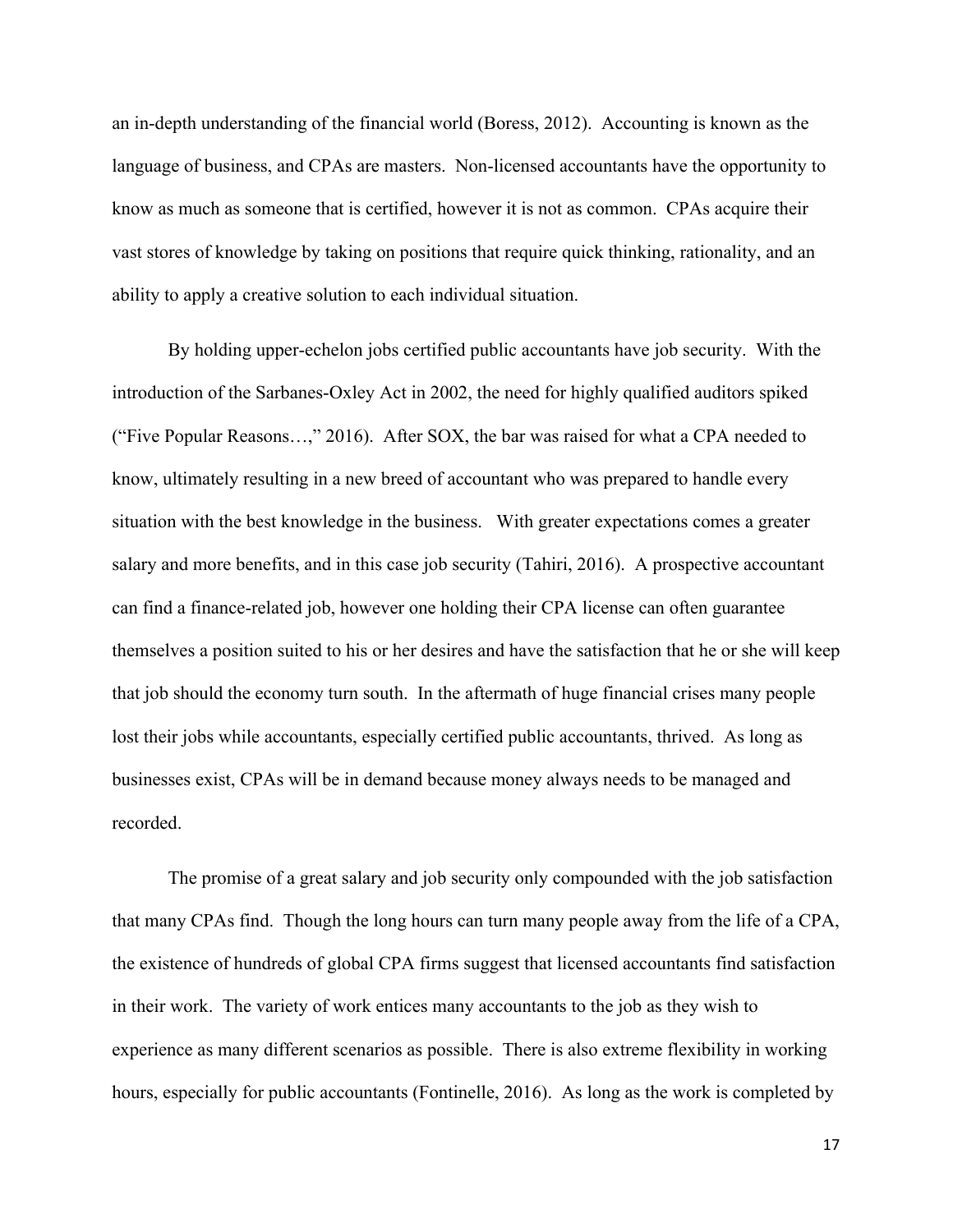the deadline, firms are more willing than ever to accommodate the personal lives of their employees. The long, arduous hours that accountants experience during tax season are often offset by the lighter workload throughout the remainder of the year (Fontinelle, 2016). This can act to compensate accountants who are nervous about spending their young life slaving over their work for sixty hours a week. Every career provides different benefits, and certified public accountants are exceptionally fortunate. With the great salary, career options, rapid advancement, job security, and overall professional satisfaction any accountant looking to find a position should understand that the CPA track will provide an exceptional reward.

## Section 7 - Cost-Benefit Analysis: Is it worth becoming a Certified Public Accountant?

Accounting deals with many scenarios that are black or white, right or wrong. However, selecting one's career path in this field lingers somewhere in the grey territory. Every benefit has a corresponding cost and vice versa. The CPA designation is the most highly sought after title for an accountant, yet the journey it takes to earn the license is incredibly time consuming and stressful. Even the great salary comes at the expense of having to pay the money upfront in education and exam costs in the hopes of making enough on the job to pay back all the debt. However, to achieve any high-ranking professional career, be it a doctor, lawyer, or CPA, there will be large unavoidable costs. When it comes to choosing a fulfilling career path in the accounting field, the sacrifices it takes to earn the CPA certification will be worth the payout.

The most advantageous career choice is unequivocally the CPA route as it provides innumerable career benefits such as job security, flexibility, prestige, and advancement. Additionally a CPA will typically earn 5-15% more than a non-licensed accountant ("2015 Salary Guide…," n.d.). Better careers are often measured by their level of compensation and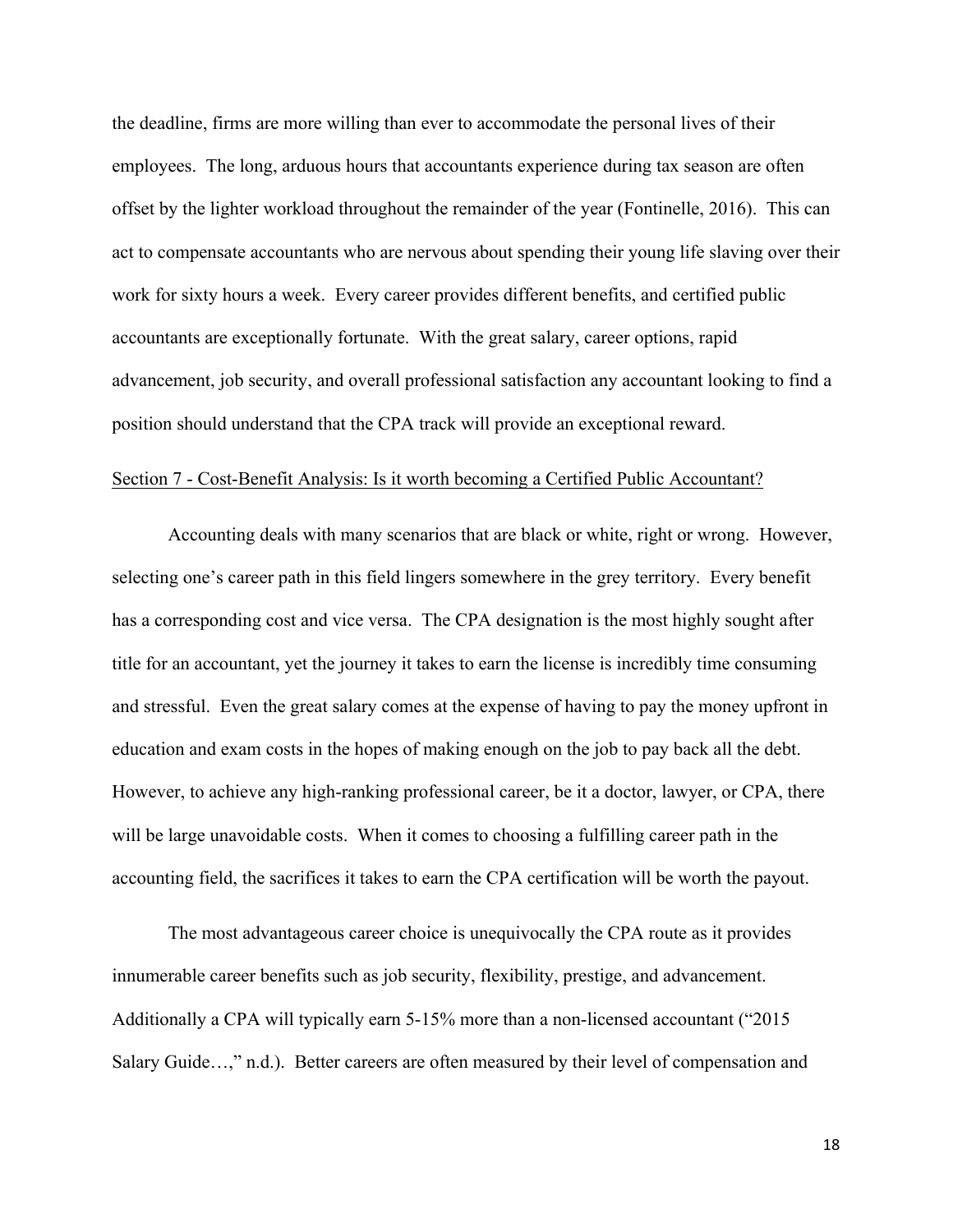CPAs are rewarded very well for their long hours and years of preparation. The drawback to this lofty salary is the poor work-life balance that most licensed accountants endure. Accountants who refrain from earning their CPA licenses typically work less-stressful jobs and have a worklife balance tipped more towards the leisurely side of life. However, compensation in both money and benefits, such as more vacation days or a more flexible schedule, plays a significant role. A Huffington Post report indicated that households that bring in less than \$50,000 a year were shown to say that they are not very happy as financial burdens are a major concern of theirs (Kavoussi, 2012). According to a 2015 BISK CPA review, graduates with a bachelors in accounting earned on average \$50,500 per year while CPAs averaged \$82,000 per year (Tahiri, 2016). If the report by the Huffington Post is any indication, college graduates with just an accounting degree are hovering around the line where there isn't enough money to relieve financial burdens and provide a happy lifestyle. The average CPA holder far surpasses that line showing that more money can often improve quality of life. Though it is not a guarantee, the extra money earned by working long hours at a stressful job, could very well make life more enjoyable at home as that accountant is largely free of many financial restraints.

From a professional knowledge standpoint, becoming a CPA, especially in public accounting, provides one with an immense working knowledge of accounting and business principles. CPAs are trusted to audit complex financial statements and often give consultations to businesses seeking to improve effectiveness or efficiency. Whereas a non-licensed accountant will generally specialize in one aspect of a business and master it, CPAs are the jacks of all trades. With their massive exposure to many different business scenarios and problems, they are trained to solve any situation thrown their way. By enduring the CPA exam and working the public field licensed accountants become fluent in the language of business, and have all the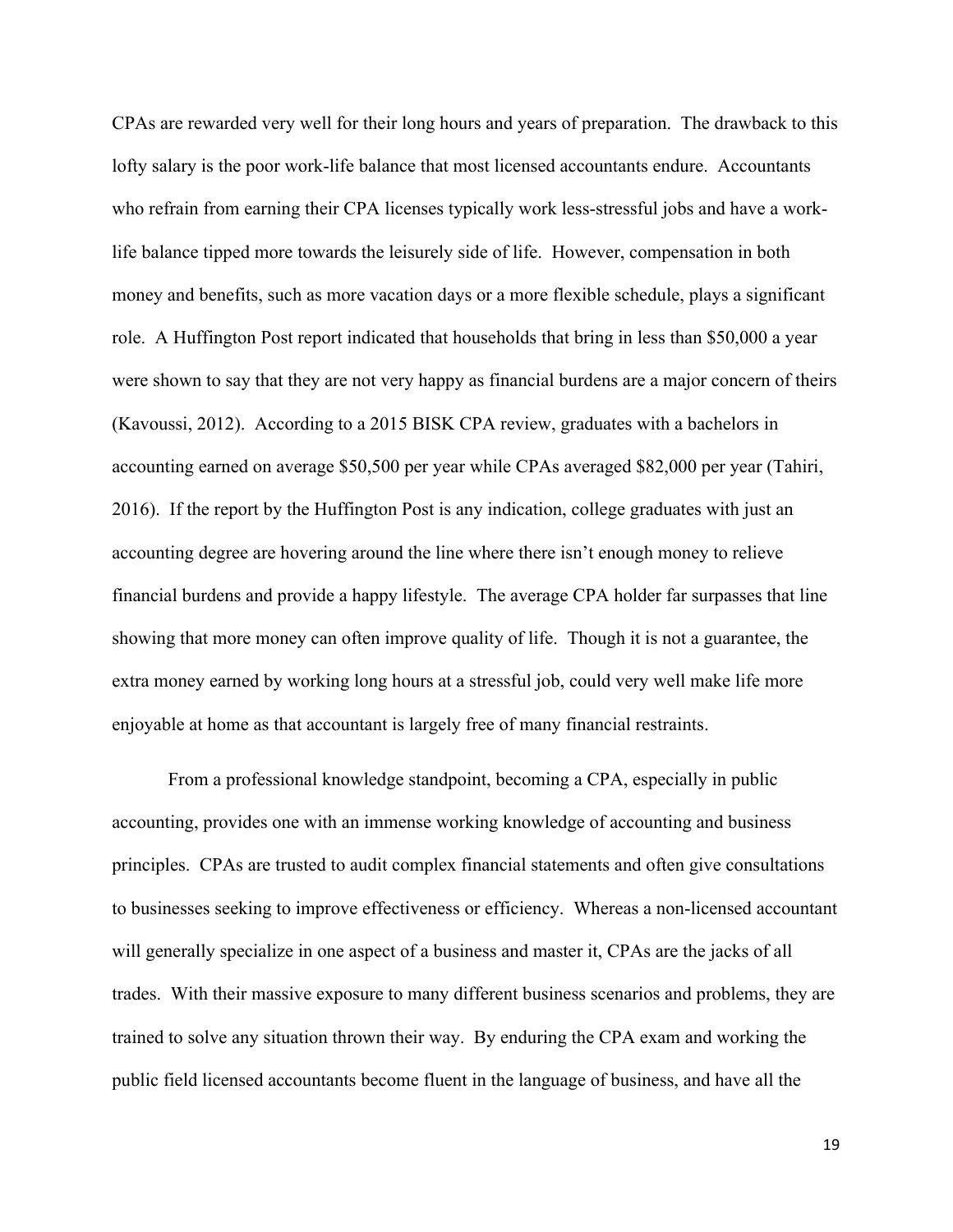tools they require to handle financial scenarios. The experience gathered with a CPA certification far surpasses that of non-licensed accountants which provides an exciting career as CPAs are constantly challenged to apply their knowledge to unique situations.

Due to their extraordinary financial acumen, CPAs are highly sought after in every industry allowing for a much wider range of career options than non-certified accountants. The chances that an individual retains his or her first job out of college through retirement is rare. This can be caused by financial pressure, lack of interest, being laid off, or personal circumstances forcing that person to seek a new position. Employers in every industry across the globe are always looking to hire high-level financial personnel. If a CPA finds that his job isn't satisfying or that he cannot continue for other reasons, he has the opportunity to easily switch career paths (Fontinelle, 2016). This type of flexibility between high-level positions is rare and is one of the enormous benefits of earning one's CPA license. As a non-licensed accountant jobs are available everywhere, however one will most likely have to switch to a lower level position then enter at the top. This benefit is liberating for CPAs as they are never tied to one career, and makes all the hard work worthwhile. As shown with the high levels of compensation, extraordinary knowledge base, and career flexibility, the positive aspects associated with earning a CPA license far outweigh the negatives.

#### Section 8 - Conclusion

The most important career choice facing prospective accountants is whether or not to become a CPA. License holders are offered an enormous range of career benefits, yet there are costs that could deter them from choosing that path. Professionals consistently tout CPAs as the epitome of what an accountant should be for their ability to pass a complex exam, dedication to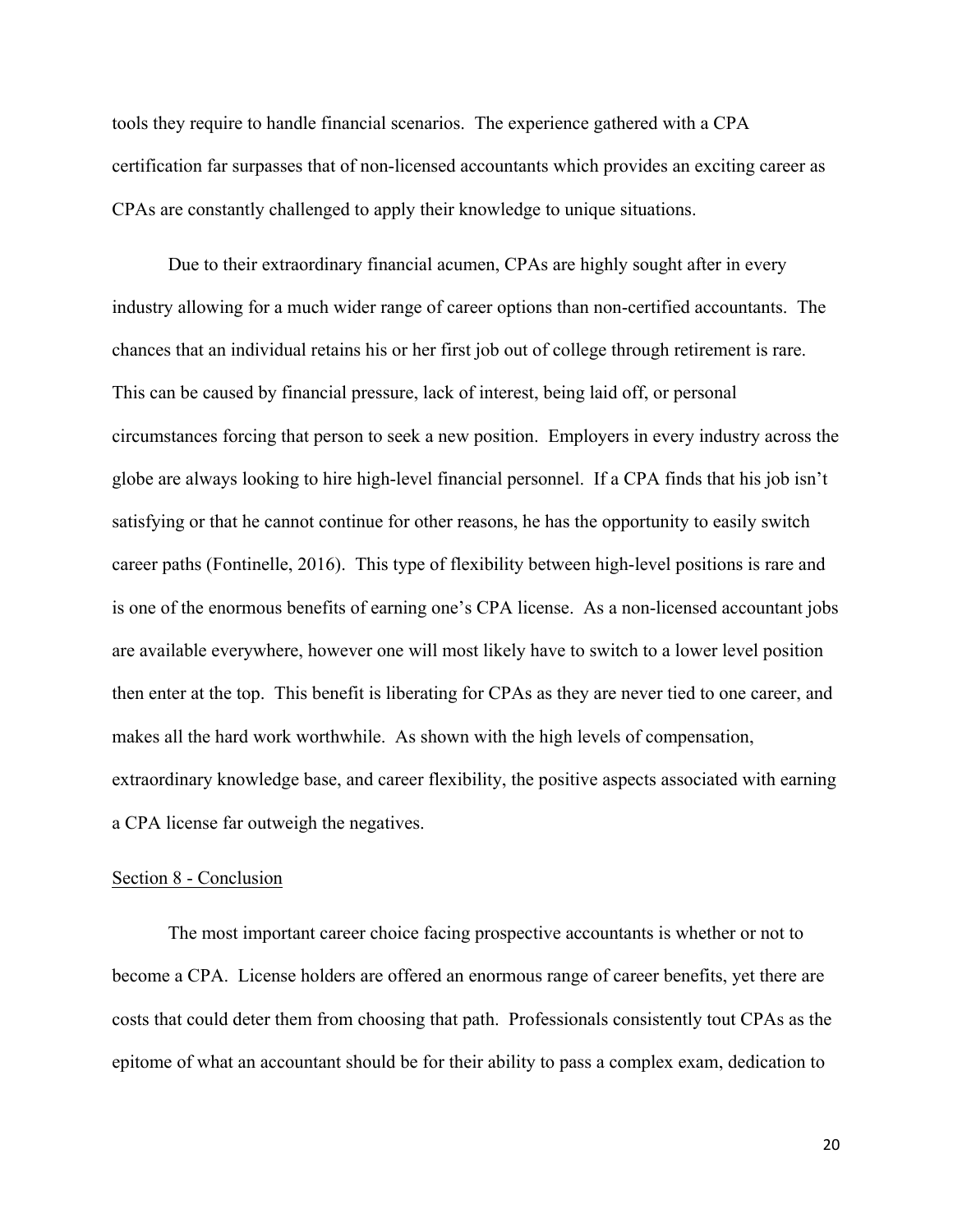hard work, and aptitude to solve every financial problem thrown their way. These qualities are earned the hard way as the monetary and social costs of achieving this career benchmark can be taxing. The price of extra schooling, test preparation, exam fees, and license maintenance can add up, with the greatest cost of all being the grueling hours one is required to work in public accounting. Life outside of work often disappears for those busy times, however this is compensated with a flexible schedule and more money. For all the hardships along the way to earning one's CPA license, it is the optimal career choice to become a Certified Public Accountant.

Every prospective accountant looking to fast-track their career should consider the CPA license as the premier way to enjoy a valuable occupation. The wealth of knowledge gathered from one's time in public accounting and in every business situation after achieving the license is extraordinary, and CPAs are desired everywhere for their ability to put that knowledge to good use. Once an accountant becomes certified, positions open up everywhere as employers seek to capture and retain the best talent. Certified accountants have had a costly road getting to where they are, and organizations will compensate them handsomely for their effort. Even the social sacrifices made while working long hours are converted into positive outcomes as those accountants are rewarded with either more money or time off, providing a better work-life balance.

After understanding what a role a CPA can fulfill, the journey it takes to get there, and the costs and benefits associated with earning the license, every prospective accountant should have a solid comprehension of his or her road ahead. Though the CPA route is not the only career option for accountants, it makes up a large percentage of its population. As graduating accountants face their future, it is vital that they recognize everything that this certification can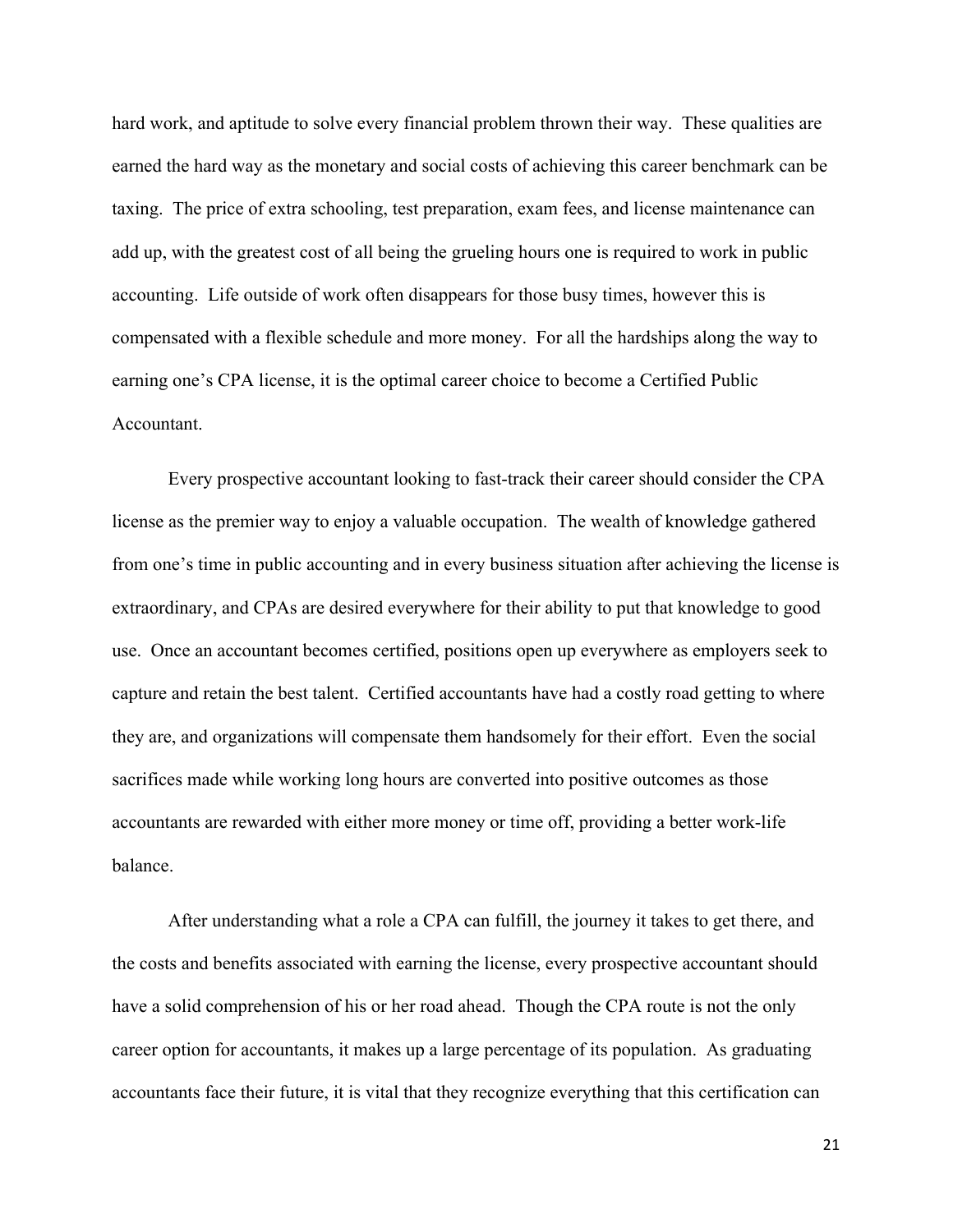offer. As long as prospective accountants find the profession they're looking for, whether licensed or not, they will find that the accounting field is both challenging and rewarding.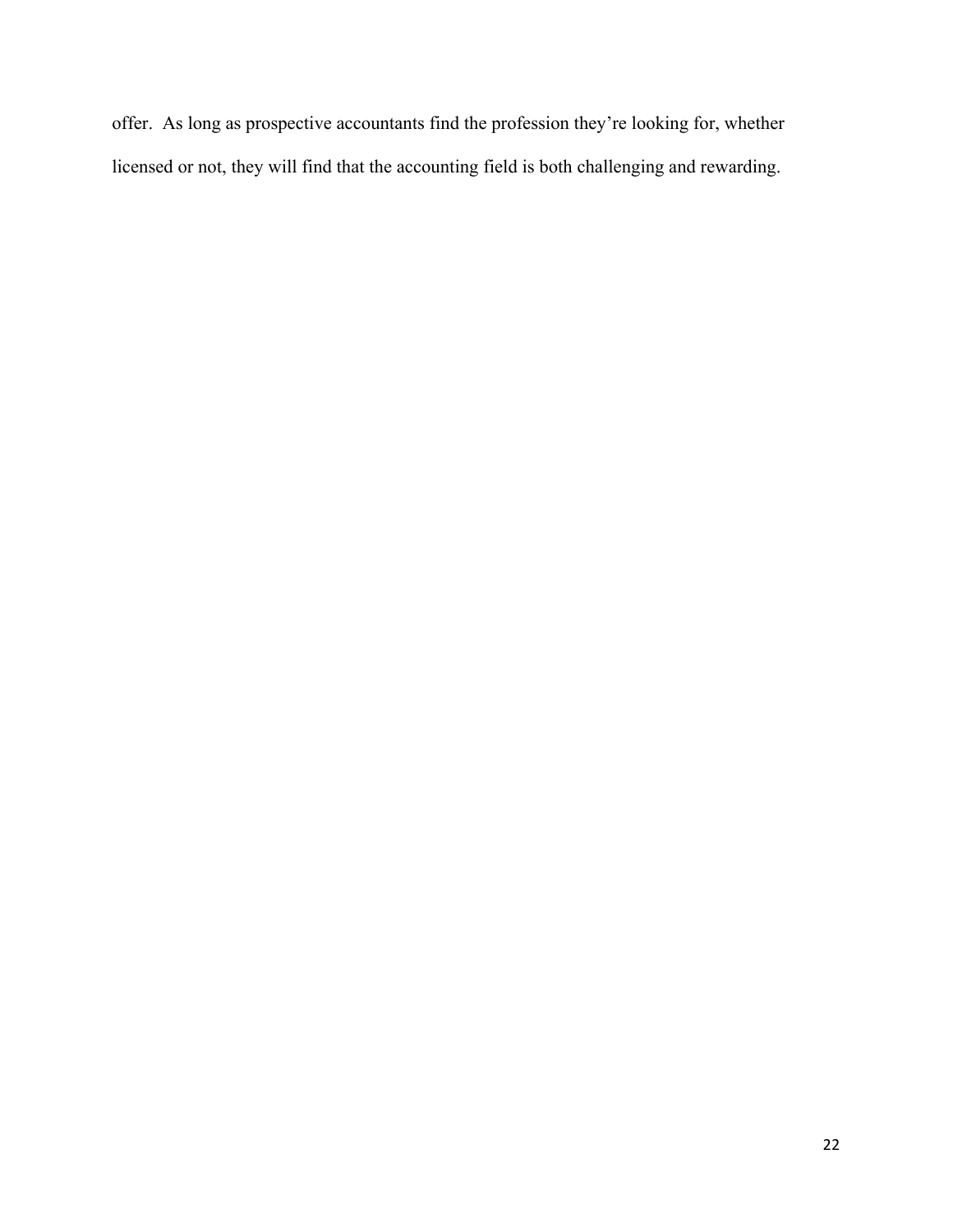#### References

Accounting careers. (n.d.). Retrieved from http://allaccountingcareers.com/accounting-careers.

Accounting degrees and certifications: What you'll study in an accounting program. (n.d.). Retrieved from http://www.allbusinessschools.com/accounting/degrees/.

American Institute of Certified Public Accountants – AICPA. (n.d.). Retrieved from http://www.investopedia.com/terms/a/american-institute-of-certified-publicaccountants.asp.

Attest services. (n.d.). Retrieved from http://www.7thruleaccounting.com/attest.html.

- Barrett, T., Breton, O., Fitzgerald, S., Gorski, J. (2016, April 6). Accounting career paths what's right for you? In MSCPA (Sponsor), *The next step workshop.* Seminar conducted at the behest of the Massachusetts Society of CPAs, Boston, MA.
- Boress, A. (2012, April 29). Being a CPA is it worth it? Retrieved from http://www.accountingweb.com/community-voice/blogs/admin/being-a-cpa-is-it-worthit.
- Certification FAQs. (n.d.). Retrieved from

http://www.cpatrack.com/becoming a cpa/certification licensure.

- Certified Public Accountant CPA. (2003). Retrieved from http://www.investopedia.com/terms/c/cpa.asp.
- CPA career paths. (n.d.). Retrieved from

http://www.aicpa.org/Career/CareerPaths/Pages/CareerPaths.aspx.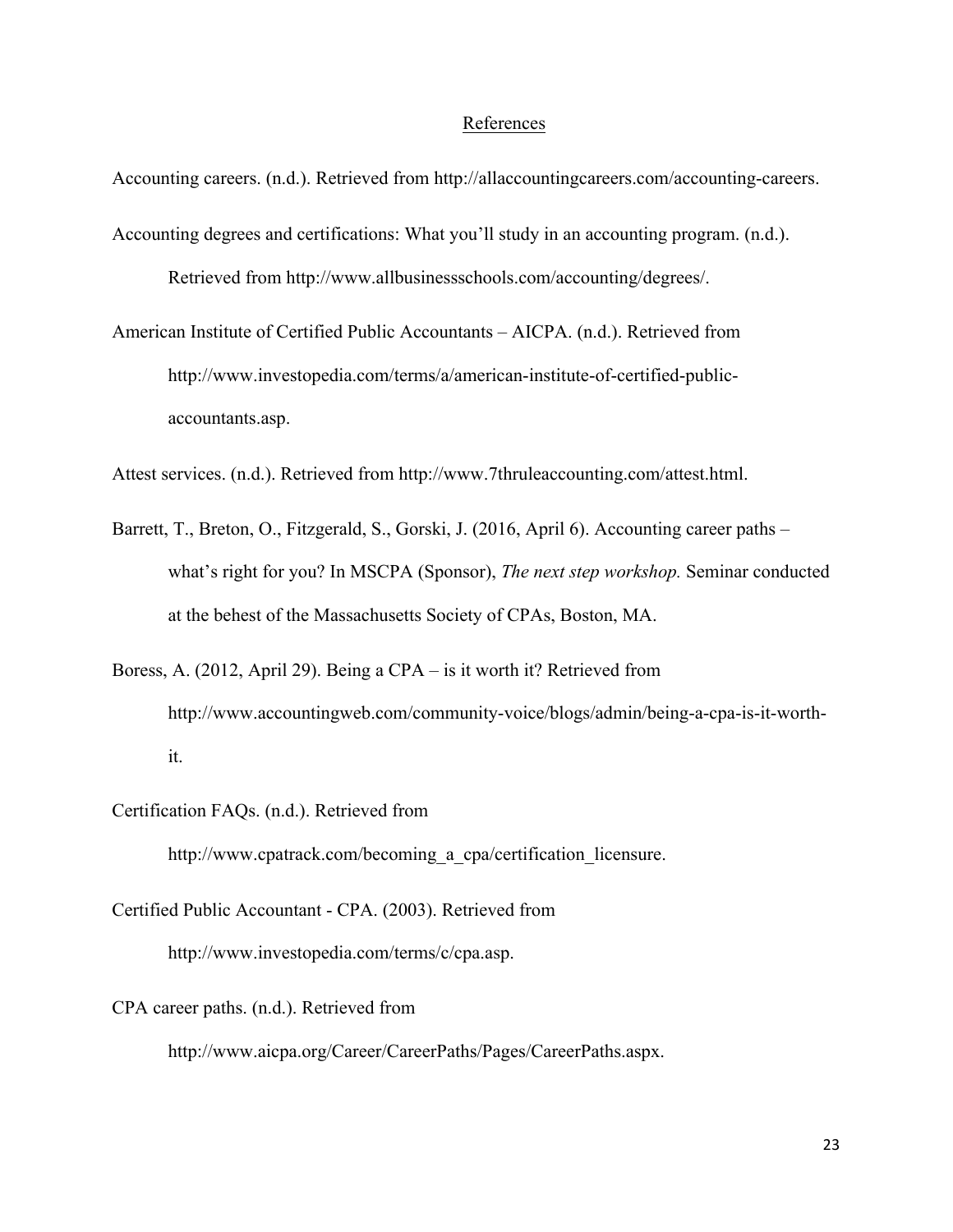CPA examination passing rate. (2016). Retrieved from

http://www.aicpa.org/BECOMEACPA/CPAEXAM/PSYCHOMETRICSANDSCORING /PASSINGRATES/Pages/default.aspx.

CPA license in Massachusetts. (n.d.). Retrieved from http://crushthecpaexam.com/cpa-licensemassachusetts/.

CPE online courses. (2016). Retrieved from https://www.mastercpe.com/course/view/#.

- Five popular reasons for earning a CPA license. (2016). Retrieved from https://nasba.org/licensure/gettingacpalicense/whygetlicensed/five-popular-reasons-forearning-a-cpa-license/.
- Fontinelle, A. (2016, February 1). A day in the life of a public accountant. Retrieved from http://www.investopedia.com/articles/professionals/052813/day-life-publicaccountant.asp.
- Gershon, L. (July 24, 2013). CPA, MBA, CMA: How much do the letters really matter? Retrieved from https://www.proformative.com/articles/cpa-mba-cma-how-much-doletters-really-matter.
- Kavoussi, B. (2012, April 18). Money improves quality of life, up to a certain point. Retrieved from http://www.huffingtonpost.com/2012/04/18/money-improves-quality-oflife\_n\_1434073.html.
- Klein, S. (2012, January 28). 7 Reasons working too much is bad for your health. Retrieved from http://www.huffingtonpost.com/2012/01/28/overtime-work-hurtshealth n 1237941.html?slideshow=true.